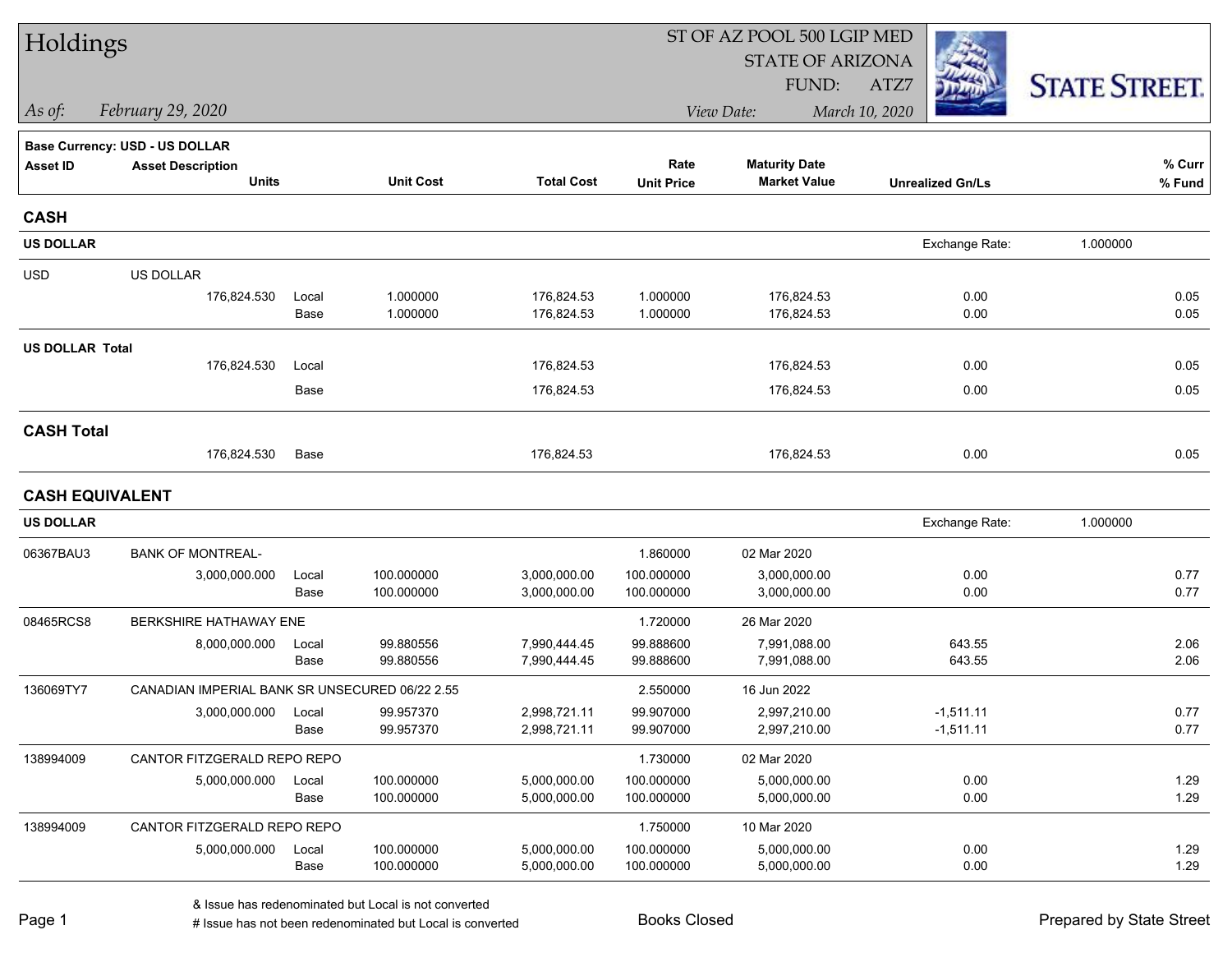| Holdings        |                                |       |                  | ST OF AZ POOL 500 LGIP MED |                   |                         |                         |                      |  |  |
|-----------------|--------------------------------|-------|------------------|----------------------------|-------------------|-------------------------|-------------------------|----------------------|--|--|
|                 |                                |       |                  |                            |                   | <b>STATE OF ARIZONA</b> | 240                     |                      |  |  |
|                 |                                |       |                  |                            |                   | FUND:                   | ATZ7                    | <b>STATE STREET.</b> |  |  |
| As of:          | February 29, 2020              |       |                  |                            |                   | View Date:              | March 10, 2020          |                      |  |  |
|                 | Base Currency: USD - US DOLLAR |       |                  |                            |                   |                         |                         |                      |  |  |
| <b>Asset ID</b> | <b>Asset Description</b>       |       |                  |                            | Rate              | <b>Maturity Date</b>    |                         | % Curr               |  |  |
|                 | <b>Units</b>                   |       | <b>Unit Cost</b> | <b>Total Cost</b>          | <b>Unit Price</b> | <b>Market Value</b>     | <b>Unrealized Gn/Ls</b> | % Fund               |  |  |
| 138994009       | CANTOR FITZGERALD REPO REPO    |       |                  |                            | 1.750000          | 18 Mar 2020             |                         |                      |  |  |
|                 | 3,000,000.000                  | Local | 100.000000       | 3,000,000.00               | 100.000000        | 3,000,000.00            | 0.00                    | 0.77                 |  |  |
|                 |                                | Base  | 100.000000       | 3,000,000.00               | 100.000000        | 3,000,000.00            | 0.00                    | 0.77                 |  |  |
| 2284K0H32       | CROWN POINT CAP CO.            |       |                  |                            | 1.880000          | 03 Aug 2020             |                         |                      |  |  |
|                 | 5,000,000.000                  | Local | 99.190556        | 4,959,527.78               | 99.423780         | 4,971,189.00            | 11,661.22               | 1.28                 |  |  |
|                 |                                | Base  | 99.190556        | 4,959,527.78               | 99.423780         | 4,971,189.00            | 11,661.22               | 1.28                 |  |  |
| 2284K2CK5       | CROWN POINT CAP CO.            |       |                  |                            | 1.925000          | 01 Jun 2020             |                         |                      |  |  |
|                 | 5,000,000.000                  | Local | 100.000000       | 5,000,000.00               | 100.000000        | 5,000,000.00            | 0.00                    | 1.29                 |  |  |
|                 |                                | Base  | 100.000000       | 5,000,000.00               | 100.000000        | 5,000,000.00            | 0.00                    | 1.29                 |  |  |
| 2546R2CS3       | WALT DISNEY CO                 |       |                  |                            | 1.930000          | 26 Mar 2020             |                         |                      |  |  |
|                 | 4,000,000.000                  | Local | 99.865972        | 3,994,638.89               | 99.903930         | 3,996,157.20            | 1,518.31                | 1.03                 |  |  |
|                 |                                | Base  | 99.865972        | 3,994,638.89               | 99.903930         | 3,996,157.20            | 1,518.31                | 1.03                 |  |  |
| 2546R2HX7       | WALT DISNEY CO                 |       |                  |                            | 1.660000          | 31 Aug 2020             |                         |                      |  |  |
|                 | 3,000,000.000                  | Local | 99.156167        | 2,974,685.00               | 99.449960         | 2,983,498.80            | 8,813.80                | 0.77                 |  |  |
|                 |                                | Base  | 99.156167        | 2,974,685.00               | 99.449960         | 2,983,498.80            | 8,813.80                | 0.77                 |  |  |
| 30601YE50       | <b>FAIRWAY FINANCE CORP</b>    |       |                  |                            | 1.655000          | 01 Apr 2020             |                         |                      |  |  |
|                 | 2,000,000.000                  | Local | 100.000000       | 2,000,000.00               | 100.000000        | 2,000,000.00            | 0.00                    | 0.51                 |  |  |
|                 |                                | Base  | 100.000000       | 2,000,000.00               | 100.000000        | 2,000,000.00            | 0.00                    | 0.51                 |  |  |
| 30601YF42       | <b>FAIRWAY FINANCE CORP</b>    |       |                  |                            | 1.846250          | 06 Jul 2020             |                         |                      |  |  |
|                 | 5,000,000.000                  | Local | 100.000000       | 5,000,000.00               | 100.000000        | 5,000,000.00            | 0.00                    | 1.29                 |  |  |
|                 |                                | Base  | 100.000000       | 5,000,000.00               | 100.000000        | 5,000,000.00            | 0.00                    | 1.29                 |  |  |
| 40588LDW6       | HALKIN FINANCE LLC USC         |       |                  |                            | 1.920000          | 30 Apr 2020             |                         |                      |  |  |
|                 | 5,000,000.000                  | Local | 99.680000        | 4,984,000.00               | 99.770560         | 4,988,528.00            | 4,528.00                | 1.28                 |  |  |
|                 |                                | Base  | 99.680000        | 4,984,000.00               | 99.770560         | 4,988,528.00            | 4,528.00                | 1.28                 |  |  |
| 45779PC55       | INSTITUTIONAL SECURED          |       |                  |                            | 1.700000          | 05 Mar 2020             |                         |                      |  |  |
|                 | 5,000,000.000                  | Local | 99.981111        | 4,999,055.55               | 99.986210         | 4,999,310.50            | 254.95                  | 1.29                 |  |  |
|                 |                                | Base  | 99.981111        | 4,999,055.55               | 99.986210         | 4,999,310.50            | 254.95                  | 1.29                 |  |  |
| 45779PD70       | INSTITUTIONAL SECURED          |       |                  |                            | 1.740000          | 07 Apr 2020             |                         |                      |  |  |
|                 | 6,000,000.000                  | Local | 99.821167        | 5,989,270.00               | 99.860000         | 5,991,600.00            | 2,330.00                | 1.54                 |  |  |
|                 |                                | Base  | 99.821167        | 5,989,270.00               | 99.860000         | 5,991,600.00            | 2,330.00                | 1.54                 |  |  |

 $\overline{\phantom{a}}$ 

 $\overline{\phantom{0}}$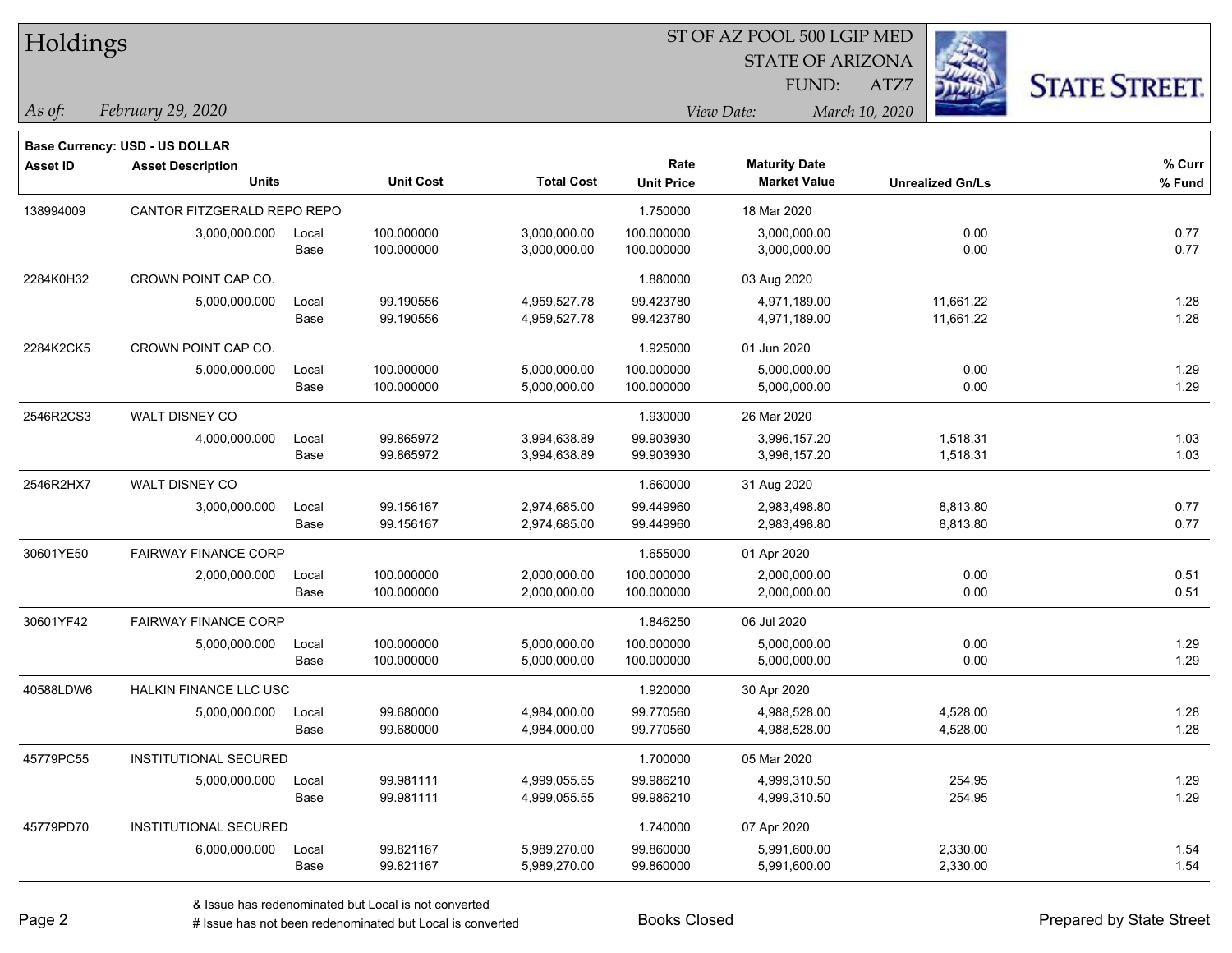| Holdings               |                                             |       |                  |                   |                   | ST OF AZ POOL 500 LGIP MED |                         |                      |  |
|------------------------|---------------------------------------------|-------|------------------|-------------------|-------------------|----------------------------|-------------------------|----------------------|--|
|                        |                                             |       |                  |                   |                   | <b>STATE OF ARIZONA</b>    |                         |                      |  |
|                        |                                             |       |                  |                   |                   | FUND:                      | ATZ7                    | <b>STATE STREET.</b> |  |
| As of:                 | February 29, 2020                           |       |                  |                   |                   | View Date:                 | March 10, 2020          |                      |  |
|                        | Base Currency: USD - US DOLLAR              |       |                  |                   |                   |                            |                         |                      |  |
| <b>Asset ID</b>        | <b>Asset Description</b>                    |       |                  |                   | Rate              | <b>Maturity Date</b>       |                         | % Curr               |  |
|                        | <b>Units</b>                                |       | <b>Unit Cost</b> | <b>Total Cost</b> | <b>Unit Price</b> | <b>Market Value</b>        | <b>Unrealized Gn/Ls</b> | % Fund               |  |
| 45856WE62              | INTERCONTINENTAL EXCHANGE                   |       |                  |                   | 1.720000          | 06 May 2020                |                         |                      |  |
|                        | 4,000,000.000                               | Local | 99.684667        | 3,987,386.67      | 99.598600         | 3,983,944.00               | $-3,442.67$             | 1.02                 |  |
|                        |                                             | Base  | 99.684667        | 3,987,386.67      | 99.598600         | 3,983,944.00               | $-3,442.67$             | 1.02                 |  |
| 45856WEK1              | INTERCONTINENTAL EXCHANGE                   |       |                  |                   | 1.720000          | 19 May 2020                |                         |                      |  |
|                        | 1,000,000.000                               | Local | 99.622556        | 996,225.56        | 99.574700         | 995,747.00                 | -478.56                 | 0.26                 |  |
|                        |                                             | Base  | 99.622556        | 996,225.56        | 99.574700         | 995,747.00                 | $-478.56$               | 0.26                 |  |
| 8225X2F17              | SHELL INTNL FNC B.V                         |       |                  |                   | 1.950000          | 01 Jun 2020                |                         |                      |  |
|                        | 1,790,000.000                               | Local | 99.501666        | 1,781,079.83      | 99.689590         | 1,784,443.66               | 3,363.83                | 0.46                 |  |
|                        |                                             | Base  | 99.501666        | 1,781,079.83      | 99.689590         | 1,784,443.66               | 3,363.83                | 0.46                 |  |
| 979QHR003              | SOUTH STREET REPO                           |       |                  |                   | 1.640000          | 02 Mar 2020                |                         |                      |  |
|                        | 503,870.000                                 | Local | 100.000000       | 503,870.00        | 100.000000        | 503,870.00                 | 0.00                    | 0.13                 |  |
|                        |                                             | Base  | 100.000000       | 503,870.00        | 100.000000        | 503,870.00                 | 0.00                    | 0.13                 |  |
| <b>US DOLLAR Total</b> |                                             |       |                  |                   |                   |                            |                         |                      |  |
|                        | 74,293,870.000                              | Local |                  | 74,158,904.84     |                   | 74,186,586.16              | 27,681.32               | 19.08                |  |
|                        |                                             | Base  |                  | 74,158,904.84     |                   | 74,186,586.16              | 27,681.32               | 19.08                |  |
|                        | <b>CASH EQUIVALENT Total</b>                |       |                  |                   |                   |                            |                         |                      |  |
|                        | 74,293,870.000                              | Base  |                  | 74,158,904.84     |                   | 74,186,586.16              | 27,681.32               | 19.08                |  |
| <b>FIXED INCOME</b>    |                                             |       |                  |                   |                   |                            |                         |                      |  |
| <b>US DOLLAR</b>       |                                             |       |                  |                   |                   |                            | Exchange Rate:          | 1.000000             |  |
| 00206RCR1              | AT+T INC SR UNSECURED 02/21 2.8             |       |                  |                   | 2.800000          | 17 Feb 2021                |                         |                      |  |
|                        | 2,000,000.000 Local                         |       | 100.425131       | 2,008,502.61      | 100.810790        | 2,016,215.80               | 7,713.19                | 0.52                 |  |
|                        |                                             | Base  | 100.425131       | 2,008,502.61      | 100.810790        | 2,016,215.80               | 7,713.19                | 0.52                 |  |
| 025816CD9              | AMERICAN EXPRESS CO SR UNSECURED 05/22 2.75 |       |                  |                   | 2.750000          | 20 May 2022                |                         |                      |  |
|                        | 4,000,000.000                               | Local | 99.911314        | 3,996,452.55      | 102.404563        | 4,096,182.52               | 99,729.97               | 1.05                 |  |
|                        |                                             | Base  | 99.911314        | 3,996,452.55      | 102.404563        | 4,096,182.52               | 99,729.97               | 1.05                 |  |
| 025816CG2              | AMERICAN EXPRESS CO SR UNSECURED 07/24 2.5  |       |                  |                   | 2.500000          | 30 Jul 2024                |                         |                      |  |
|                        | 5,000,000.000                               | Local | 99.715893        | 4,985,794.64      | 103.581642        | 5,179,082.10               | 193,287.46              | 1.33                 |  |
|                        |                                             | Base  | 99.715893        | 4,985,794.64      | 103.581642        | 5,179,082.10               | 193,287.46              | 1.33                 |  |

denote the redenominated but Local is converted Books Closed Prepared by State Street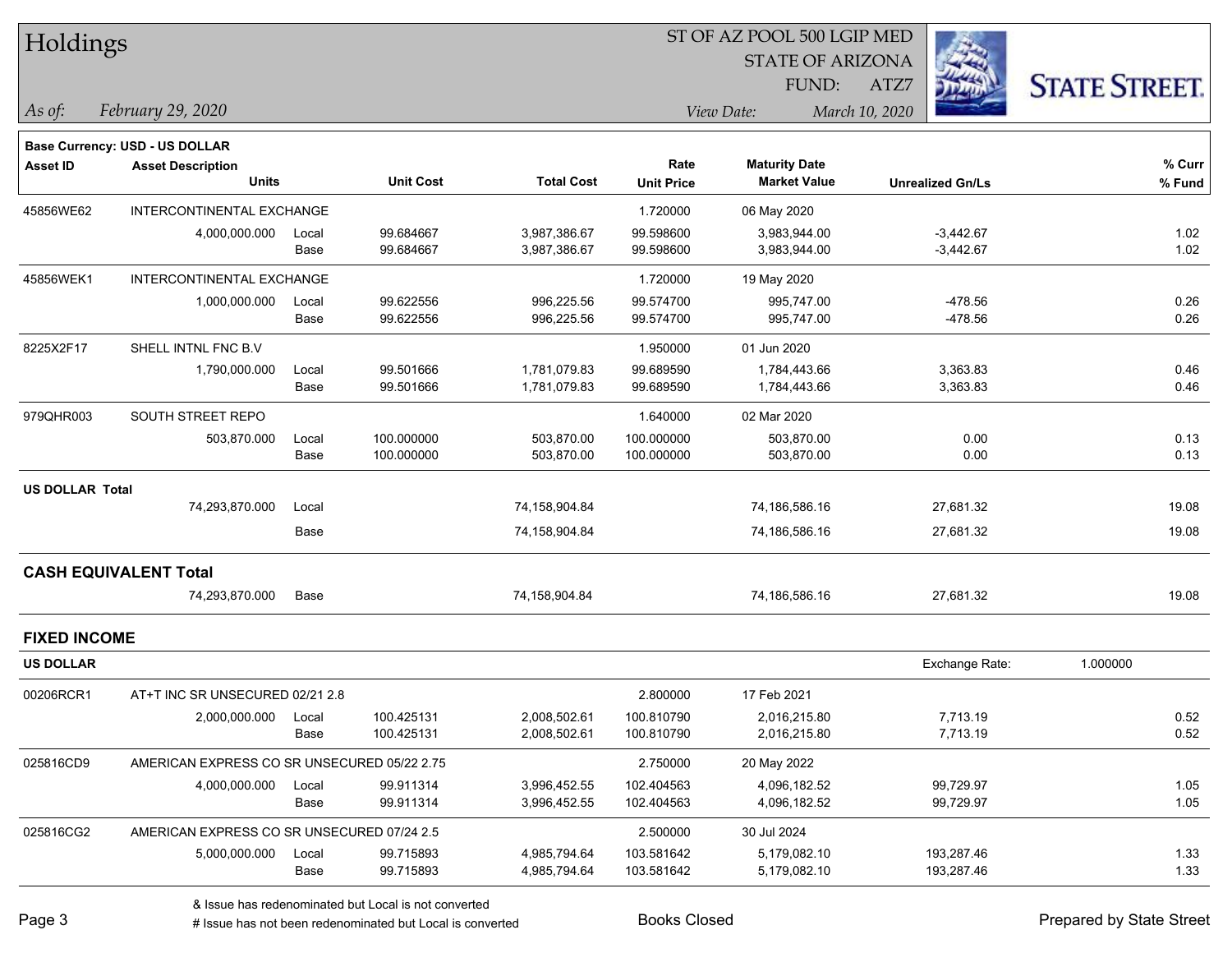| Holdings        |                                               |       |                  | ST OF AZ POOL 500 LGIP MED |                   |                         |                         |                      |  |  |
|-----------------|-----------------------------------------------|-------|------------------|----------------------------|-------------------|-------------------------|-------------------------|----------------------|--|--|
|                 |                                               |       |                  |                            |                   | <b>STATE OF ARIZONA</b> |                         |                      |  |  |
|                 |                                               |       |                  |                            |                   | FUND:                   | ATZ7                    | <b>STATE STREET.</b> |  |  |
| As of:          | February 29, 2020                             |       |                  |                            |                   | View Date:              | March 10, 2020          |                      |  |  |
|                 |                                               |       |                  |                            |                   |                         |                         |                      |  |  |
|                 | Base Currency: USD - US DOLLAR                |       |                  |                            | Rate              | <b>Maturity Date</b>    |                         | % Curr               |  |  |
| <b>Asset ID</b> | <b>Asset Description</b><br>Units             |       | <b>Unit Cost</b> | <b>Total Cost</b>          | <b>Unit Price</b> | <b>Market Value</b>     | <b>Unrealized Gn/Ls</b> | % Fund               |  |  |
| 02582JHS2       | AMERICAN EXPRESS CREDIT ACCOUN AMXCA 2018 3 A |       |                  |                            | 1.978250          | 15 Oct 2025             |                         |                      |  |  |
|                 | 4,000,000.000                                 | Local | 100.000000       | 4,000,000.00               | 100.029930        | 4,001,197.20            | 1,197.20                | 1.03                 |  |  |
| Original Face:  | 4,000,000.000                                 | Base  | 100.000000       | 4,000,000.00               | 100.029930        | 4,001,197.20            | 1,197.20                | 1.03                 |  |  |
| 02665WCC3       | AMERICAN HONDA FINANCE SR UNSECURED 02/21 VAR |       |                  |                            | 1.923130          | 12 Feb 2021             |                         |                      |  |  |
|                 | 5,000,000.000                                 | Local | 100.000000       | 5,000,000.00               | 100.143253        | 5,007,162.65            | 7,162.65                | 1.29                 |  |  |
|                 |                                               | Base  | 100.000000       | 5,000,000.00               | 100.143253        | 5,007,162.65            | 7,162.65                | 1.29                 |  |  |
| 037833BE9       | APPLE INC SR UNSECURED 05/20 VAR              |       |                  |                            | 2.003750          | 06 May 2020             |                         |                      |  |  |
|                 | 5,000,000.000                                 | Local | 100.000000       | 5,000,000.00               | 100.062775        | 5,003,138.75            | 3,138.75                | 1.29                 |  |  |
|                 |                                               | Base  | 100.000000       | 5,000,000.00               | 100.062775        | 5,003,138.75            | 3,138.75                | 1.29                 |  |  |
| 037833CP3       | APPLE INC SR UNSECURED 05/22 VAR              |       |                  |                            | 2.080880          | 11 May 2022             |                         |                      |  |  |
|                 | 7,000,000.000                                 | Local | 100.000000       | 7,000,000.00               | 100.573933        | 7,040,175.31            | 40,175.31               | 1.81                 |  |  |
|                 |                                               | Base  | 100.000000       | 7,000,000.00               | 100.573933        | 7,040,175.31            | 40,175.31               | 1.81                 |  |  |
| 037833DM9       | APPLE INC SR UNSECURED 09/24 1.8              |       |                  |                            | 1.800000          | 11 Sep 2024             |                         |                      |  |  |
|                 | 2,000,000.000                                 | Local | 99.793835        | 1,995,876.70               | 101.365371        | 2,027,307.42            | 31,430.72               | 0.52                 |  |  |
|                 |                                               | Base  | 99.793835        | 1,995,876.70               | 101.365371        | 2,027,307.42            | 31,430.72               | 0.52                 |  |  |
| 05586CAB0       | BMW VEHICLE LEASE TRUST BMWLT 2018 1 A2       |       |                  |                            | 2.970000          | 21 Dec 2020             |                         |                      |  |  |
|                 | 837,422.950                                   | Local | 99.996618        | 837,394.63                 | 100.138970        | 838,586.72              | 1,192.09                | 0.22                 |  |  |
| Original Face:  | 4,000,000.000                                 | Base  | 99.996618        | 837,394.63                 | 100.138970        | 838,586.72              | 1,192.09                | 0.22                 |  |  |
| 05588CAA0       | BMW VEHICLE OWNER TRUST BMWOT 2019 A A1       |       |                  |                            | 2.111240          | 25 Sep 2020             |                         |                      |  |  |
|                 | 151,039.670                                   | Local | 100.000000       | 151,039.67                 | 100.041760        | 151,102.74              | 63.07                   | 0.04                 |  |  |
| Original Face:  | 2,000,000.000                                 | Base  | 100.000000       | 151,039.67                 | 100.041760        | 151,102.74              | 63.07                   | 0.04                 |  |  |
| 06048WB82       | BANK OF AMERICA CORP SR UNSECURED 08/24 VAR   |       |                  |                            | 2.400000          | 23 Aug 2024             |                         |                      |  |  |
|                 | 2,000,000.000                                 | Local | 100.000000       | 2,000,000.00               | 99.750230         | 1,995,004.60            | $-4,995.40$             | 0.51                 |  |  |
|                 |                                               | Base  | 100.000000       | 2,000,000.00               | 99.750230         | 1,995,004.60            | $-4,995.40$             | 0.51                 |  |  |
| 06048WXT2       | BANK OF AMERICA CORP SR UNSECURED 09/21 VAR   |       |                  |                            | 2.000000          | 26 Sep 2021             |                         |                      |  |  |
|                 | 2,000,000.000                                 | Local | 100.000000       | 2,000,000.00               | 99.209000         | 1,984,180.00            | $-15,820.00$            | 0.51                 |  |  |
|                 |                                               | Base  | 100.000000       | 2,000,000.00               | 99.209000         | 1,984,180.00            | $-15,820.00$            | 0.51                 |  |  |
| 06048WZJ2       | BANK OF AMERICA CORP SR UNSECURED 03/24 VAR   |       |                  |                            | 3.250000          | 19 Mar 2024             |                         |                      |  |  |
|                 | 2,000,000.000                                 | Local | 100.000000       | 2,000,000.00               | 100.075540        | 2,001,510.80            | 1,510.80                | 0.51                 |  |  |

Base 100.000000 2,000,000.00 100.075540 2,001,510.80 1,510.80 0.51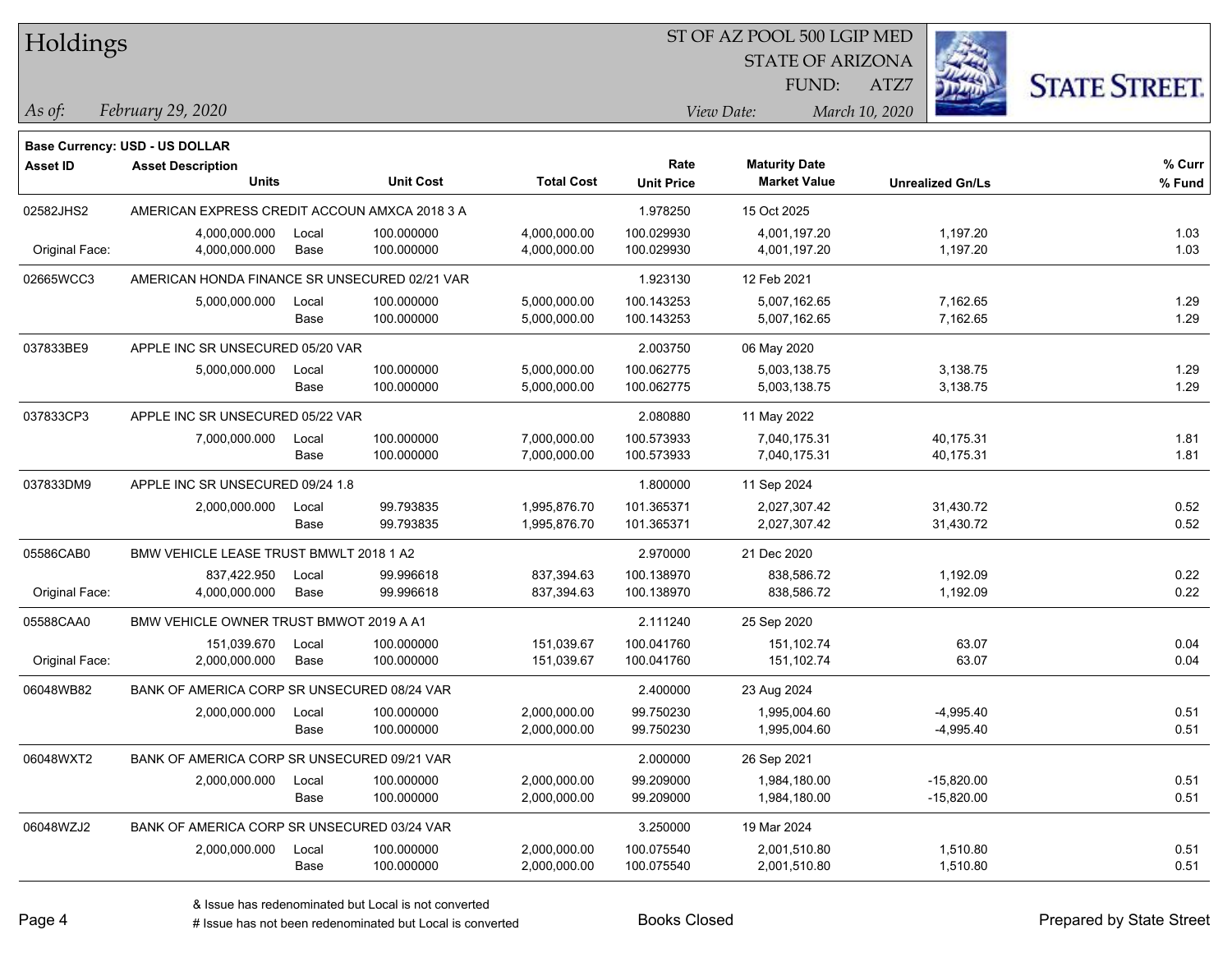| Holdings        |                                                |       |                  |                   | ST OF AZ POOL 500 LGIP MED |                         |                         |                      |
|-----------------|------------------------------------------------|-------|------------------|-------------------|----------------------------|-------------------------|-------------------------|----------------------|
|                 |                                                |       |                  |                   |                            | <b>STATE OF ARIZONA</b> |                         |                      |
|                 |                                                |       |                  |                   |                            | FUND:                   | ATZ7                    | <b>STATE STREET.</b> |
| As of:          | February 29, 2020                              |       |                  |                   |                            | View Date:              | March 10, 2020          |                      |
|                 | Base Currency: USD - US DOLLAR                 |       |                  |                   |                            |                         |                         |                      |
| <b>Asset ID</b> | <b>Asset Description</b>                       |       |                  |                   | Rate                       | <b>Maturity Date</b>    |                         | % Curr               |
|                 | <b>Units</b>                                   |       | <b>Unit Cost</b> | <b>Total Cost</b> | <b>Unit Price</b>          | <b>Market Value</b>     | <b>Unrealized Gn/Ls</b> | % Fund               |
| 06051GFT1       | BANK OF AMERICA CORP SR UNSECURED 10/20 2.625  |       |                  |                   | 2.625000                   | 19 Oct 2020             |                         |                      |
|                 | 5,810,000.000                                  | Local | 100.105833       | 5,816,148.88      | 100.719173                 | 5,851,783.95            | 35,635.07               | 1.50                 |
|                 |                                                | Base  | 100.105833       | 5,816,148.88      | 100.719173                 | 5,851,783.95            | 35,635.07               | 1.50                 |
| 06051GHF9       | BANK OF AMERICA CORP SR UNSECURED 03/24 VAR    |       |                  |                   | 3.550000                   | 05 Mar 2024             |                         |                      |
|                 | 3,564,000.000                                  | Local | 103.057466       | 3,672,968.10      | 105.234370                 | 3,750,552.95            | 77,584.85               | 0.96                 |
|                 |                                                | Base  | 103.057466       | 3,672,968.10      | 105.234370                 | 3,750,552.95            | 77,584.85               | 0.96                 |
| 06367TYL8       | BANK OF MONTREAL SR UNSECURED 06/20 2.1        |       |                  |                   | 2.100000                   | 15 Jun 2020             |                         |                      |
|                 | 3,000,000.000                                  | Local | 99.999130        | 2,999,973.89      | 100.158026                 | 3,004,740.78            | 4,766.89                | 0.77                 |
|                 |                                                | Base  | 99.999130        | 2,999,973.89      | 100.158026                 | 3,004,740.78            | 4,766.89                | 0.77                 |
| 06367TYM6       | BANK OF MONTREAL SR UNSECURED 06/20 VAR        |       |                  |                   | 2.333630                   | 15 Jun 2020             |                         |                      |
|                 | 5,000,000.000                                  | Local | 100.000000       | 5,000,000.00      | 100.038000                 | 5,001,900.00            | 1,900.00                | 1.29                 |
|                 |                                                | Base  | 100.000000       | 5,000,000.00      | 100.038000                 | 5,001,900.00            | 1,900.00                | 1.29                 |
| 06367WWB5       | BANK OF MONTREAL SR UNSECURED 02/25 2.25       |       |                  |                   | 2.250000                   | 19 Feb 2025             |                         |                      |
|                 | 3,000,000.000                                  | Local | 100.000000       | 3,000,000.00      | 100.431231                 | 3,012,936.93            | 12,936.93               | 0.77                 |
|                 |                                                | Base  | 100.000000       | 3,000,000.00      | 100.431231                 | 3,012,936.93            | 12,936.93               | 0.77                 |
| 06405LAB7       | BANK OF NEW YORK MELLON SR UNSECURED 06/21 VAR |       |                  |                   | 2.180130                   | 04 Jun 2021             |                         |                      |
|                 | 2,000,000.000                                  | Local | 100.000000       | 2,000,000.00      | 100.009000                 | 2,000,180.00            | 180.00                  | 0.51                 |
|                 |                                                | Base  | 100.000000       | 2,000,000.00      | 100.009000                 | 2,000,180.00            | 180.00                  | 0.51                 |
| 06406RAL1       | BANK OF NY MELLON CORP SR UNSECURED 10/24 2.1  |       |                  |                   | 2.100000                   | 24 Oct 2024             |                         |                      |
|                 | 3,000,000.000                                  | Local | 99.837356        | 2,995,120.69      | 102.703510                 | 3,081,105.30            | 85,984.61               | 0.79                 |
|                 |                                                | Base  | 99.837356        | 2,995,120.69      | 102.703510                 | 3,081,105.30            | 85,984.61               | 0.79                 |
| 064159SH0       | BANK OF NOVA SCOTIA SR UNSECURED 11/22 2       |       |                  |                   | 2.000000                   | 15 Nov 2022             |                         |                      |
|                 | 3,000,000.000 Local                            |       | 99.972796        | 2,999,183.88      | 101.176502                 | 3,035,295.06            | 36,111.18               | 0.78                 |
|                 |                                                | Base  | 99.972796        | 2,999,183.88      | 101.176502                 | 3,035,295.06            | 36,111.18               | 0.78                 |
| 07330NAT2       | TRUIST BANK SR UNSECURED 12/24 2.15            |       |                  |                   | 2.150000                   | 06 Dec 2024             |                         |                      |
|                 | 5,000,000.000                                  | Local | 99.838140        | 4,991,907.01      | 102.389574                 | 5,119,478.70            | 127,571.69              | 1.32                 |
|                 |                                                | Base  | 99.838140        | 4,991,907.01      | 102.389574                 | 5,119,478.70            | 127,571.69              | 1.32                 |
| 126650CT5       | CVS HEALTH CORP SR UNSECURED 06/21 2.125       |       |                  |                   | 2.125000                   | 01 Jun 2021             |                         |                      |
|                 | 2,000,000.000                                  | Local | 99.934043        | 1,998,680.85      | 100.591291                 | 2,011,825.82            | 13,144.97               | 0.52                 |
|                 |                                                | Base  | 99.934043        | 1,998,680.85      | 100.591291                 | 2,011,825.82            | 13,144.97               | 0.52                 |

denote the redenominated but Local is converted Books Closed Prepared by State Street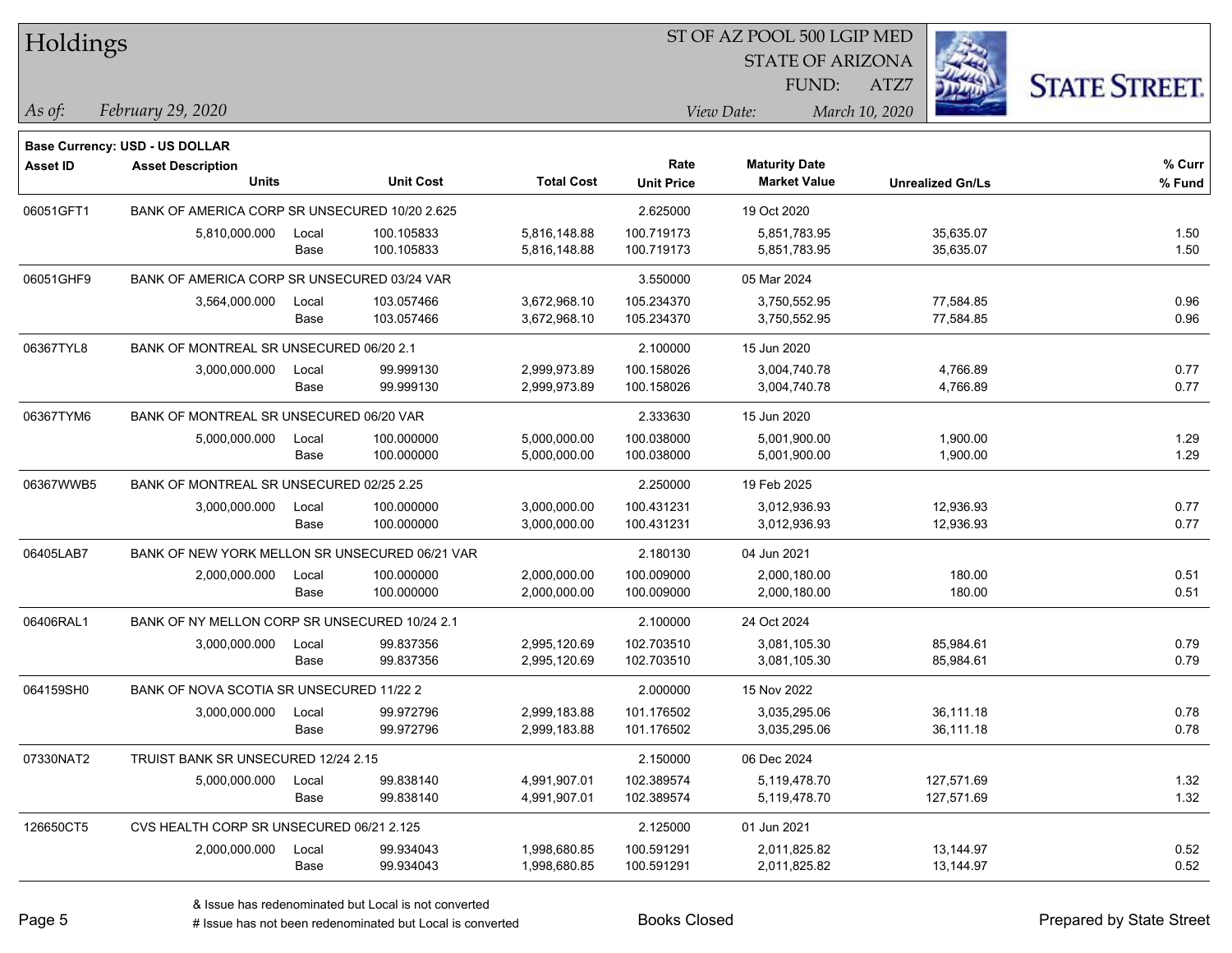| Holdings |  |
|----------|--|
|----------|--|

STATE OF ARIZONA

ATZ7



*February 29, 2020 As of: View Date: March 10, 2020*

**Base Currency: USD - US DOLLAR**

| <b>Asset ID</b> | <b>Asset Description</b>                        |       |                  |                   | Rate              | <b>Maturity Date</b> |                         | % Curr |
|-----------------|-------------------------------------------------|-------|------------------|-------------------|-------------------|----------------------|-------------------------|--------|
|                 | <b>Units</b>                                    |       | <b>Unit Cost</b> | <b>Total Cost</b> | <b>Unit Price</b> | <b>Market Value</b>  | <b>Unrealized Gn/Ls</b> | % Fund |
| 126650DB3       | CVS HEALTH CORP SR UNSECURED 03/20 VAR          |       |                  |                   | 2.515000          | 09 Mar 2020          |                         |        |
|                 | 5,000,000.000                                   | Local | 100.000000       | 5,000,000.00      | 100.011000        | 5,000,550.00         | 550.00                  | 1.29   |
|                 |                                                 | Base  | 100.000000       | 5,000,000.00      | 100.011000        | 5,000,550.00         | 550.00                  | 1.29   |
| 126650DE7       | CVS HEALTH CORP SR UNSECURED 08/24 2.625        |       |                  |                   | 2.625000          | 15 Aug 2024          |                         |        |
|                 | 1,000,000.000                                   | Local | 99.542063        | 995,420.63        | 102.964952        | 1,029,649.52         | 34,228.89               | 0.26   |
|                 |                                                 | Base  | 99.542063        | 995,420.63        | 102.964952        | 1,029,649.52         | 34,228.89               | 0.26   |
| 126802DH7       | CABELA S MASTER CREDIT CARD TR CABMT 2015 2 A1  |       |                  |                   | 2.250000          | 17 Jul 2023          |                         |        |
|                 | 1,000,000.000                                   | Local | 99.983221        | 999,832.21        | 100.246880        | 1,002,468.80         | 2,636.59                | 0.26   |
| Original Face:  | 1,000,000.000                                   | Base  | 99.983221        | 999,832.21        | 100.246880        | 1,002,468.80         | 2,636.59                | 0.26   |
| 126802DJ3       | CABELA S MASTER CREDIT CARD TR CABMT 2015 2 A2  |       |                  |                   | 2.328500          | 17 Jul 2023          |                         |        |
|                 | 2,000,000.000                                   | Local | 100.000000       | 2,000,000.00      | 100.171740        | 2,003,434.80         | 3,434.80                | 0.52   |
| Original Face:  | 2,000,000.000                                   | Base  | 100.000000       | 2,000,000.00      | 100.171740        | 2,003,434.80         | 3,434.80                | 0.52   |
| 136069TZ4       | CANADIAN IMPERIAL BANK SR UNSECURED 06/22 VAR   |       |                  |                   | 2.613630          | 16 Jun 2022          |                         |        |
|                 | 3,000,000.000                                   | Local | 100.000000       | 3,000,000.00      | 101.182846        | 3,035,485.38         | 35,485.38               | 0.78   |
|                 |                                                 | Base  | 100.000000       | 3,000,000.00      | 101.182846        | 3,035,485.38         | 35,485.38               | 0.78   |
| 14315EAB6       | CARMAX AUTO OWNER TRUST CARMX 2018 4 A2A        |       |                  |                   | 3.110000          | 15 Feb 2022          |                         |        |
|                 | 1,248,888.850                                   | Local | 99.999464        | 1,248,882.15      | 100.505800        | 1,255,205.73         | 6,323.58                | 0.32   |
| Original Face:  | 3,000,000.000                                   | Base  | 99.999464        | 1,248,882.15      | 100.505800        | 1,255,205.73         | 6,323.58                | 0.32   |
| 172967KK6       | CITIGROUP INC SR UNSECURED 03/21 2.7            |       |                  |                   | 2.700000          | 30 Mar 2021          |                         |        |
|                 | 2,370,000.000                                   | Local | 100.113424       | 2,372,688.16      | 101.055554        | 2,395,016.63         | 22,328.47               | 0.62   |
|                 |                                                 | Base  | 100.113424       | 2,372,688.16      | 101.055554        | 2,395,016.63         | 22,328.47               | 0.62   |
| 17327TSA5       | CITIGROUP GLOBAL MARKETS SR UNSECURED 07/24 VAR |       |                  |                   | 2.500000          | 31 Jul 2024          |                         |        |
|                 | 2,000,000.000                                   | Local | 100.000000       | 2,000,000.00      | 100.372030        | 2,007,440.60         | 7,440.60                | 0.52   |
|                 |                                                 | Base  | 100.000000       | 2,000,000.00      | 100.372030        | 2,007,440.60         | 7,440.60                | 0.52   |
| 254687FK7       | WALT DISNEY COMPANY/THE COMPANY GUAR 08/24 1.75 |       |                  |                   | 1.750000          | 30 Aug 2024          |                         |        |
|                 | 5,000,000.000                                   | Local | 99.632367        | 4,981,618.33      | 101.645000        | 5,082,250.00         | 100,631.67              | 1.31   |
|                 |                                                 | Base  | 99.632367        | 4,981,618.33      | 101.645000        | 5,082,250.00         | 100,631.67              | 1.31   |
| 278642AR4       | EBAY INC SR UNSECURED 06/20 2.15                |       |                  |                   | 2.150000          | 05 Jun 2020          |                         |        |
|                 | 2,000,000.000                                   | Local | 99.991145        | 1,999,822.90      | 100.035119        | 2,000,702.38         | 879.48                  | 0.51   |
|                 |                                                 | Base  | 99.991145        | 1,999,822.90      | 100.035119        | 2,000,702.38         | 879.48                  | 0.51   |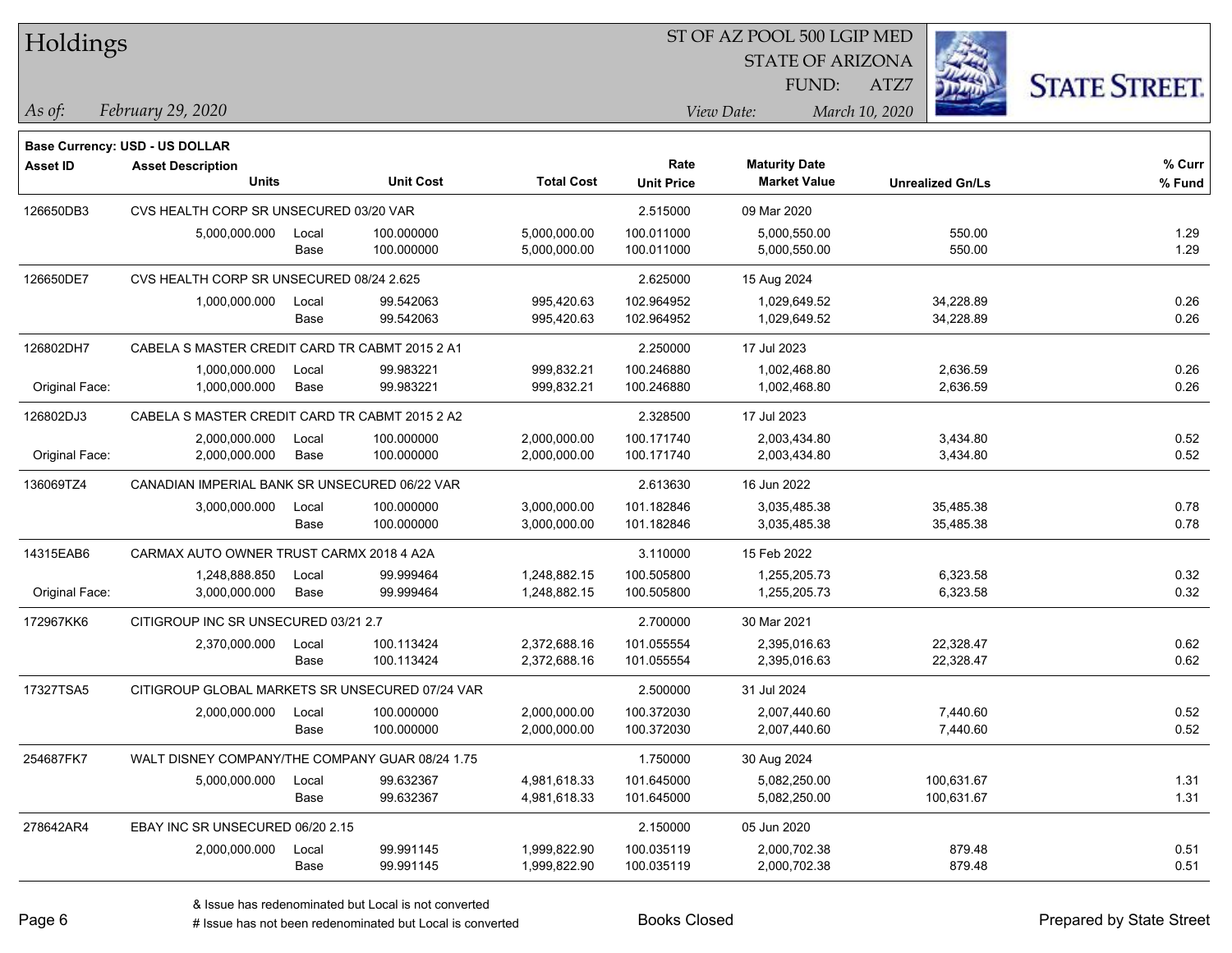| Holdings |
|----------|
|          |

STATE OF ARIZONA FUND:



*February 29, 2020 As of: View Date: March 10, 2020*

ATZ7

|                 | Base Currency: USD - US DOLLAR                    |       |                                                    |                   |                   |                      |                         |        |
|-----------------|---------------------------------------------------|-------|----------------------------------------------------|-------------------|-------------------|----------------------|-------------------------|--------|
| <b>Asset ID</b> | <b>Asset Description</b>                          |       |                                                    |                   | Rate              | <b>Maturity Date</b> |                         | % Curr |
|                 | <b>Units</b>                                      |       | <b>Unit Cost</b>                                   | <b>Total Cost</b> | <b>Unit Price</b> | <b>Market Value</b>  | <b>Unrealized Gn/Ls</b> | % Fund |
| 29372JAB3       | ENTERPRISE FLEET FINANCING LLC EFF 2017 2 A2 144A |       |                                                    |                   | 1.970000          | 20 Jan 2023          |                         |        |
|                 | 412,501.480                                       | Local | 100.130741                                         | 413,040.79        | 100.055630        | 412,730.95           | $-309.84$               | 0.11   |
| Original Face:  | 3,000,000.000                                     | Base  | 100.130741                                         | 413,040.79        | 100.055630        | 412,730.95           | $-309.84$               | 0.11   |
| 30231GBC5       | EXXON MOBIL CORPORATION SR UNSECURED 08/24 2.019  |       |                                                    | 2.019000          | 16 Aug 2024       |                      |                         |        |
|                 | 5,000,000.000                                     | Local | 100.000000                                         | 5,000,000.00      | 102.294502        | 5,114,725.10         | 114,725.10              | 1.32   |
|                 |                                                   | Base  | 100.000000                                         | 5,000,000.00      | 102.294502        | 5,114,725.10         | 114,725.10              | 1.32   |
| 30303KAA4       |                                                   |       | FRESB MULTIFAMILY MORTGAGE PAS FRESB 2017 SB35 A5F |                   | 2.250000          | 25 Jun 2022          |                         |        |
|                 | 2,617,491.140                                     | Local | 100.000000                                         | 2,617,491.14      | 101.859440        | 2,666,161.82         | 48,670.68               | 0.69   |
| Original Face:  | 5,126,000.000                                     | Base  | 100.000000                                         | 2,617,491.14      | 101.859440        | 2,666,161.82         | 48,670.68               | 0.69   |
| 31283K2K3       | FED HM LN PC POOL G11678 FG 04/20 FIXED 4.5       |       |                                                    |                   | 4.500000          | 01 Apr 2020          |                         |        |
|                 | 80.840                                            | Local | 100.049480                                         | 80.88             | 103.795187        | 83.91                | 3.03                    | 0.00   |
| Original Face:  | 1,100,000.000                                     | Base  | 100.049480                                         | 80.88             | 103.795187        | 83.91                | 3.03                    | 0.00   |
| 3128M8RU0       | FED HM LN PC POOL G06499 FG 03/41 FIXED 4         |       |                                                    |                   | 4.000000          | 01 Mar 2041          |                         |        |
|                 | 631,886.920                                       | Local | 103.332139                                         | 652,942.27        | 109.370145        | 691,095.64           | 38, 153. 37             | 0.18   |
| Original Face:  | 2,090,000.000                                     | Base  | 103.332139                                         | 652,942.27        | 109.370145        | 691,095.64           | 38,153.37               | 0.18   |
| 3128MMHX4       | FED HM LN PC POOL G18245 FG 03/23 FIXED 4.5       |       |                                                    |                   | 4.500000          | 01 Mar 2023          |                         |        |
|                 | 1,937.300                                         | Local | 100.666391                                         | 1,950.21          | 104.669161        | 2,027.76             | 77.55                   | 0.00   |
| Original Face:  | 250,000.000                                       | Base  | 100.666391                                         | 1,950.21          | 104.669161        | 2,027.76             | 77.55                   | 0.00   |
| 3128MMK36       | FED HM LN PC POOL G18313 FG 06/24 FIXED 4.5       |       |                                                    |                   | 4.500000          | 01 Jun 2024          |                         |        |
|                 | 28,049.780                                        | Local | 100.080535                                         | 28,072.37         | 104.933892        | 29,433.73            | 1,361.36                | 0.01   |
| Original Face:  | 1,000,000.000                                     | Base  | 100.080535                                         | 28,072.37         | 104.933892        | 29,433.73            | 1,361.36                | 0.01   |
| 3128MMKJ1       | FED HM LN PC POOL G18296 FG 02/24 FIXED 4.5       |       |                                                    |                   | 4.500000          | 01 Feb 2024          |                         |        |
|                 | 32,223.010                                        | Local | 100.469913                                         | 32,374.43         | 104.901000        | 33,802.26            | 1,427.83                | 0.01   |
| Original Face:  | 2,206,300.000                                     | Base  | 100.469913                                         | 32,374.43         | 104.901000        | 33,802.26            | 1,427.83                | 0.01   |
| 3128MMN33       | FED HM LN PC POOL G18409 FG 11/26 FIXED 3         |       |                                                    |                   | 3.000000          | 01 Nov 2026          |                         |        |
|                 | 577,323.050                                       | Local | 101.199952                                         | 584,250.65        | 103.774604        | 599,114.71           | 14,864.06               | 0.15   |
| Original Face:  | 5,000,000.000                                     | Base  | 101.199952                                         | 584,250.65        | 103.774604        | 599,114.71           | 14,864.06               | 0.15   |
| 3128MMQT3       | FED HM LN PC POOL G18465 FG 05/28 FIXED 2.5       |       |                                                    |                   | 2.500000          | 01 May 2028          |                         |        |
|                 | 1,610,404.150                                     | Local | 101.793326                                         | 1,639,283.95      | 103.178417        | 1,661,589.51         | 22,305.56               | 0.43   |
| Original Face:  | 5,000,000.000                                     | Base  | 101.793326                                         | 1,639,283.95      | 103.178417        | 1,661,589.51         | 22,305.56               | 0.43   |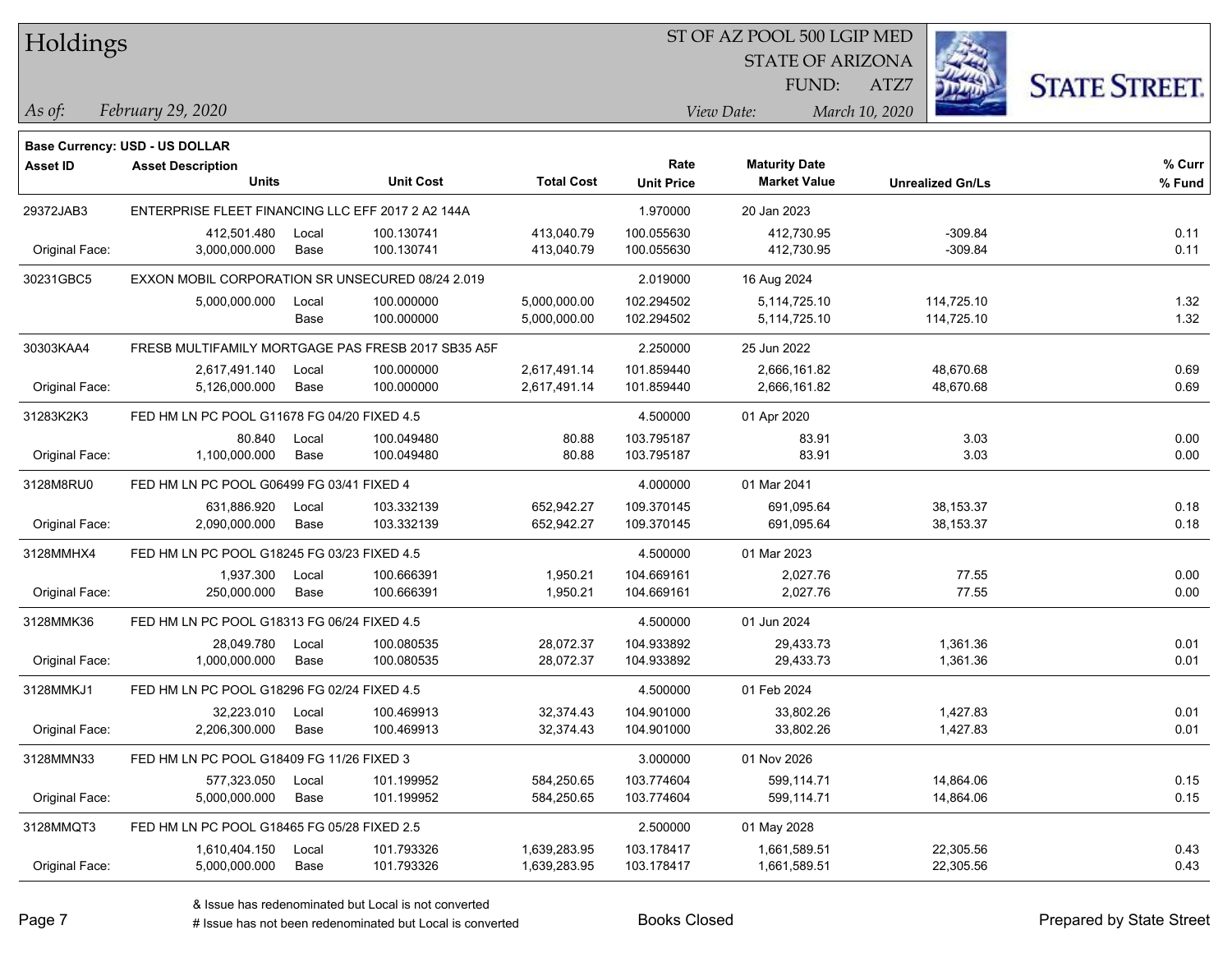| Holdings |
|----------|
|          |

STATE OF ARIZONA

ATZ7



*February 29, 2020 As of: View Date: March 10, 2020*

**Base Currency: USD - US DOLLAR**

| Asset ID       | <b>Asset Description</b>                    |             |                  |                   | Rate              | <b>Maturity Date</b> |                         | % Curr |
|----------------|---------------------------------------------|-------------|------------------|-------------------|-------------------|----------------------|-------------------------|--------|
|                | <b>Units</b>                                |             | <b>Unit Cost</b> | <b>Total Cost</b> | <b>Unit Price</b> | <b>Market Value</b>  | <b>Unrealized Gn/Ls</b> | % Fund |
| 3128PMY87      | FED HM LN PC POOL J09735 FG 06/24 FIXED 4.5 |             |                  |                   | 4.500000          | 01 Jun 2024          |                         |        |
|                | 24,541.810                                  | Local       | 100.818848       | 24,742.77         | 104.341192        | 25,607.22            | 864.45                  | 0.01   |
| Original Face: | 1,000,000.000                               | Base        | 100.818848       | 24,742.77         | 104.341192        | 25,607.22            | 864.45                  | 0.01   |
| 3128PR3M9      | FED HM LN PC POOL J12604 FG 07/25 FIXED 4   |             |                  |                   | 4.000000          | 01 Jul 2025          |                         |        |
|                | 288,790.920                                 | Local       | 101.050926       | 291,825.90        | 105.043735        | 303,356.77           | 11,530.87               | 0.08   |
| Original Face: | 6,000,000.000                               | <b>Base</b> | 101.050926       | 291,825.90        | 105.043735        | 303,356.77           | 11,530.87               | 0.08   |
| 3128PSKA4      | FED HM LN PC POOL J12989 FG 09/25 FIXED 3.5 |             |                  |                   | 3.500000          | 01 Sep 2025          |                         |        |
|                | 283,335.300                                 | Local       | 101.386544       | 287,263.87        | 104.791964        | 296,912.63           | 9,648.76                | 0.08   |
| Original Face: | 5,000,000.000                               | Base        | 101.386544       | 287,263.87        | 104.791964        | 296,912.63           | 9,648.76                | 0.08   |
| 31292LFA8      | FED HM LN PC POOL C03761 FG 02/42 FIXED 3.5 |             |                  |                   | 3.500000          | 01 Feb 2042          |                         |        |
|                | 1,662,172.700                               | Local       | 103.683610       | 1,723,400.66      | 106.624703        | 1,772,286.70         | 48,886.04               | 0.46   |
| Original Face: | 5,000,000.000                               | Base        | 103.683610       | 1,723,400.66      | 106.624703        | 1,772,286.70         | 48,886.04               | 0.46   |
| 312936EV5      | FED HM LN PC POOL A89148 FG 10/39 FIXED 4   |             |                  |                   | 4.000000          | 01 Oct 2039          |                         |        |
|                | 1,035,695.020                               | Local       | 103.569825       | 1,072,667.52      | 108.582079        | 1,124,579.18         | 51,911.66               | 0.29   |
| Original Face: | 5,700,000.000                               | Base        | 103.569825       | 1,072,667.52      | 108.582079        | 1,124,579.18         | 51,911.66               | 0.29   |
| 312944H79      | FED HM LN PC POOL A95654 FG 12/40 FIXED 4   |             |                  |                   | 4.000000          | 01 Dec 2040          |                         |        |
|                | 484,166.320                                 | Local       | 103.319888       | 500,240.10        | 109.384107        | 529,601.01           | 29,360.91               | 0.14   |
| Original Face: | 2,000,000.000                               | Base        | 103.319888       | 500,240.10        | 109.384107        | 529,601.01           | 29,360.91               | 0.14   |
| 3135G0U92      | <b>FANNIE MAE NOTES 01/22 2.625</b>         |             |                  |                   | 2.625000          | 11 Jan 2022          |                         |        |
|                | 2,000,000.000                               | Local       | 99.955263        | 1,999,105.25      | 103.093438        | 2,061,868.76         | 62,763.51               | 0.53   |
|                |                                             | Base        | 99.955263        | 1,999,105.25      | 103.093438        | 2,061,868.76         | 62,763.51               | 0.53   |
| 3136ALSW2      | FANNIE MAE FNR 2014 68 MA                   |             |                  |                   | 3.000000          | 25 Nov 2040          |                         |        |
|                | 1,986,379.640                               | Local       | 101.931188       | 2,024,740.36      | 103.448390        | 2,054,877.76         | 30,137.40               | 0.53   |
| Original Face: | 5,300,000.000                               | Base        | 101.931188       | 2,024,740.36      | 103.448390        | 2,054,877.76         | 30,137.40               | 0.53   |
| 3136B7L41      | FANNIE MAE FNR 2019 77 LV                   |             |                  |                   | 3.000000          | 25 May 2031          |                         |        |
|                | 2,962,715.280                               | Local       | 102.966016       | 3,050,589.89      | 106.154980        | 3,145,069.81         | 94,479.92               | 0.81   |
| Original Face: | 3,000,000.000                               | <b>Base</b> | 102.966016       | 3,050,589.89      | 106.154980        | 3,145,069.81         | 94,479.92               | 0.81   |
| 3137BDYM2      | FREDDIE MAC FHR 4387 E                      |             |                  |                   | 2.000000          | 15 Nov 2028          |                         |        |
|                | 2,804,308.330                               | Local       | 99.801797        | 2,798,750.12      | 101.625480        | 2,849,891.80         | 51,141.68               | 0.73   |
| Original Face: | 8,190,000.000                               | Base        | 99.801797        | 2,798,750.12      | 101.625480        | 2,849,891.80         | 51,141.68               | 0.73   |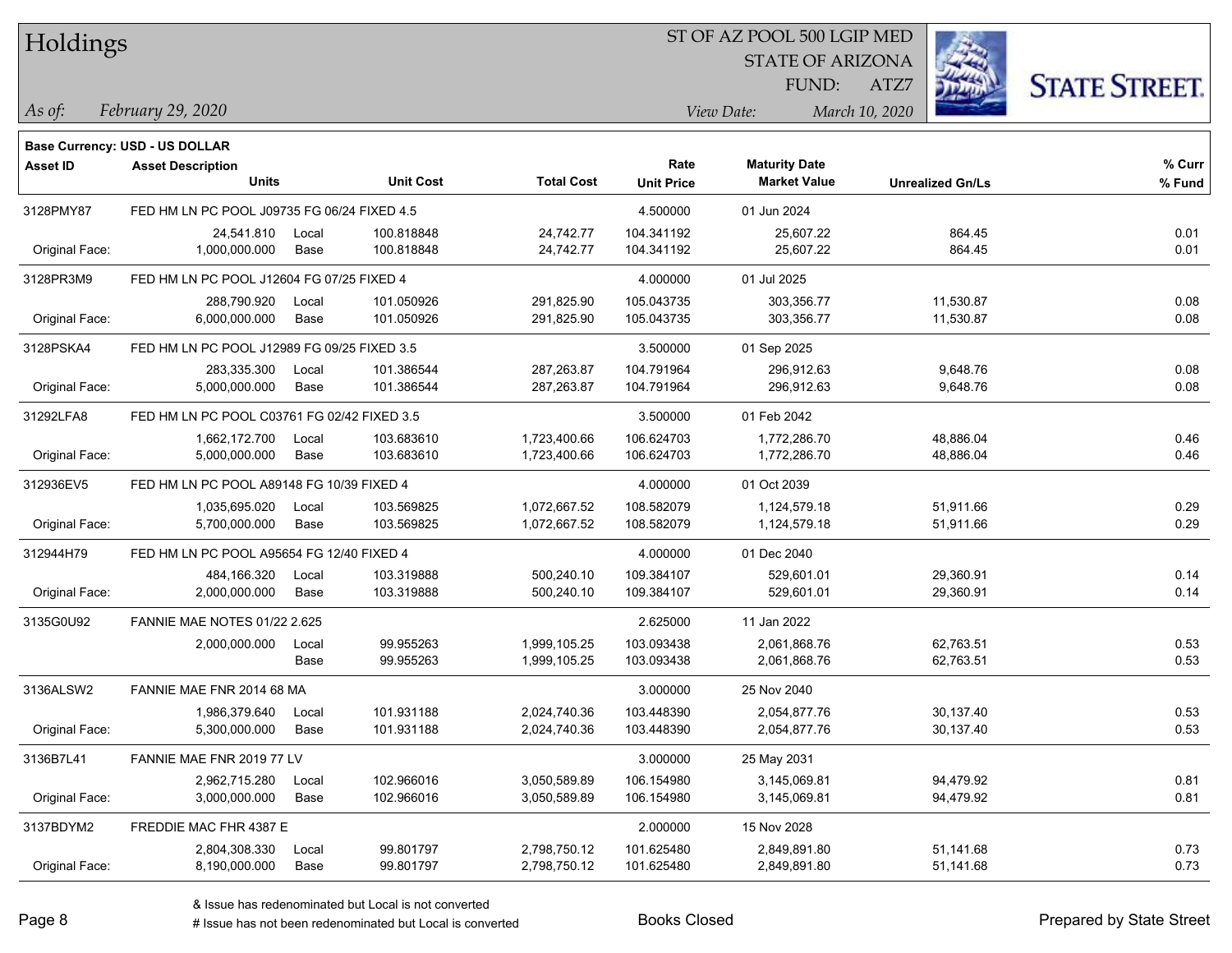| Holdings |  |
|----------|--|
|----------|--|

STATE OF ARIZONA

ATZ7



*February 29, 2020 As of: View Date: March 10, 2020*

**Base Currency: USD - US DOLLAR**

FUND:

| <b>Asset ID</b> | <b>Asset Description</b>             |       |                         |                   | Rate              | <b>Maturity Date</b> |                         | % Curr |
|-----------------|--------------------------------------|-------|-------------------------|-------------------|-------------------|----------------------|-------------------------|--------|
|                 | <b>Units</b>                         |       | <b>Unit Cost</b>        | <b>Total Cost</b> | <b>Unit Price</b> | <b>Market Value</b>  | <b>Unrealized Gn/Ls</b> | % Fund |
| 3137BG5C9       | FREDDIE MAC FHR 4425 VL              |       |                         |                   | 4.000000          | 15 Mar 2026          |                         |        |
|                 | 726,305.440                          | Local | 104.841140              | 761,466.90        | 104.635560        | 759,973.76           | $-1,493.14$             | 0.20   |
| Original Face:  | 1,212,000.000                        | Base  | 104.841140              | 761,466.90        | 104.635560        | 759,973.76           | $-1,493.14$             | 0.20   |
| 3137EAEC9       | FREDDIE MAC NOTES 08/21 1.125        |       |                         |                   | 1.125000          | 12 Aug 2021          |                         |        |
|                 | 2,000,000.000                        | Local | 99.852830               | 1,997,056.60      | 100.226335        | 2,004,526.70         | 7,470.10                | 0.52   |
|                 |                                      | Base  | 99.852830               | 1,997,056.60      | 100.226335        | 2,004,526.70         | 7,470.10                | 0.52   |
| 31381N7L1       | FNMA POOL 466299 FN 11/20 FIXED 3.39 |       |                         |                   | 3.390000          | 01 Nov 2020          |                         |        |
|                 | 380,486.720                          | Local | 100.829177              | 383,641.63        | 100.298933        | 381,624.12           | $-2,017.51$             | 0.10   |
| Original Face:  | 500,000.000                          | Base  | 100.829177              | 383,641.63        | 100.298933        | 381,624.12           | $-2,017.51$             | 0.10   |
| 3138L9ZC9       | FNMA POOL AM8838 FN 09/21 FIXED 2.48 |       |                         |                   | 2.480000          | 01 Sep 2021          |                         |        |
|                 | 0.010                                |       | Local -5,644,800.000000 | $-564.48$         | 100.000000        | 0.01                 | 564.49                  | 0.00   |
| Original Face:  | 2,000,000.000                        |       | Base -5,644,800.000000  | -564.48           | 100.000000        | 0.01                 | 564.49                  | 0.00   |
| 3138MFUC9       | FNMA POOL AQ0578 FN 11/27 FIXED 2.5  |       |                         |                   | 2.500000          | 01 Nov 2027          |                         |        |
|                 | 422,517.780                          | Local | 101.169390              | 427,458.66        | 103.395227        | 436,863.22           | 9,404.56                | 0.11   |
| Original Face:  | 1,500,000.000                        | Base  | 101.169390              | 427,458.66        | 103.395227        | 436,863.22           | 9,404.56                | 0.11   |
| 31403DHB8       | FNMA POOL 745526 FN 05/21 FIXED VAR  |       |                         |                   | 6.000000          | 01 May 2021          |                         |        |
|                 | 10,269.430                           | Local | 100.191539              | 10,289.10         | 101.604496        | 10,434.20            | 145.10                  | 0.00   |
| Original Face:  | 2,500,000.000                        | Base  | 100.191539              | 10,289.10         | 101.604496        | 10,434.20            | 145.10                  | 0.00   |
| 31412QBF5       | FNMA POOL 931638 FN 07/39 FIXED 4.5  |       |                         |                   | 4.500000          | 01 Jul 2039          |                         |        |
|                 | 58,329.150                           | Local | 101.453133              | 59,176.75         | 110.255925        | 64,311.34            | 5,134.59                | 0.02   |
| Original Face:  | 983,845.000                          | Base  | 101.453133              | 59,176.75         | 110.255925        | 64,311.34            | 5,134.59                | 0.02   |
| 31413MFY8       | FNMA POOL 949383 FN 08/22 FIXED 6    |       |                         |                   | 6.000000          | 01 Aug 2022          |                         |        |
|                 | 23,714.420                           | Local | 100.337938              | 23,794.56         | 102.943740        | 24,412.51            | 617.95                  | 0.01   |
| Original Face:  | 1,800,000.000                        | Base  | 100.337938              | 23,794.56         | 102.943740        | 24,412.51            | 617.95                  | 0.01   |
| 31416B6K9       | FNMA POOL 995574 FN 11/21 FIXED VAR  |       |                         |                   | 4.500000          | 01 Nov 2021          |                         |        |
|                 | 8,778.570                            | Local | 100.761172              | 8,845.39          | 103.825195        | 9,114.37             | 268.98                  | 0.00   |
| Original Face:  | 3,350,000.000                        | Base  | 100.761172              | 8,845.39          | 103.825195        | 9,114.37             | 268.98                  | 0.00   |
| 31416XE97       | FNMA POOL AB1959 FN 12/40 FIXED 4    |       |                         |                   | 4.000000          | 01 Dec 2040          |                         |        |
|                 | 1,277,823.720                        | Local | 103.664361              | 1,324,647.80      | 108.620407        | 1,387,977.33         | 63,329.53               | 0.36   |
| Original Face:  | 5,200,000.000                        | Base  | 103.664361              | 1,324,647.80      | 108.620407        | 1,387,977.33         | 63,329.53               | 0.36   |

A ISSUE ISSUE ISSUE ISSUE ISSUE ISSUE ISSUE ISSUE ISSUE ISSUE ISSUE ISSUE ISSUE ISSUE ISSUE ISSUE ISSUE ISSUE I<br>
# Issue has not been redenominated but Local is converted **BOOKS** Closed **Prepared by State Street**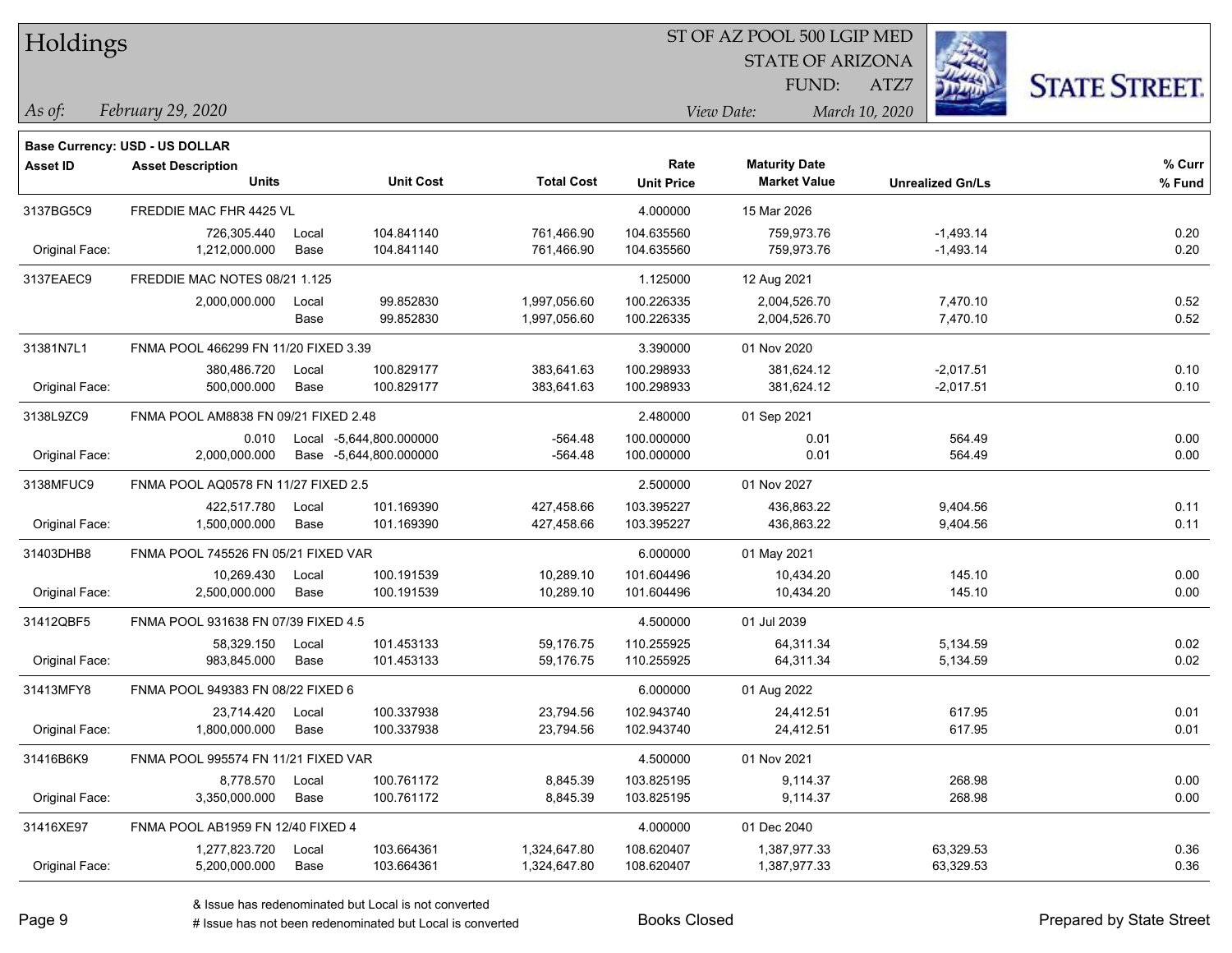| Holdings |
|----------|
|          |

STATE OF ARIZONA

ATZ7



*February 29, 2020 As of: View Date: March 10, 2020*

|                 | <b>Base Currency: USD - US DOLLAR</b> |       |                  |                   |                   |                      |                         |        |
|-----------------|---------------------------------------|-------|------------------|-------------------|-------------------|----------------------|-------------------------|--------|
| <b>Asset ID</b> | <b>Asset Description</b>              |       |                  |                   | Rate              | <b>Maturity Date</b> |                         | % Curr |
|                 | <b>Units</b>                          |       | <b>Unit Cost</b> | <b>Total Cost</b> | <b>Unit Price</b> | <b>Market Value</b>  | <b>Unrealized Gn/Ls</b> | % Fund |
| 31417AU98       | FNMA POOL AB4207 FN 01/27 FIXED 2.5   |       |                  |                   | 2.500000          | 01 Jan 2027          |                         |        |
|                 | 528,027.060                           | Local | 101.304776       | 534,916.63        | 103.940613        | 548,834.56           | 13,917.93               | 0.14   |
| Original Face:  | 2,680,283.000                         | Base  | 101.304776       | 534,916.63        | 103.940613        | 548,834.56           | 13,917.93               | 0.14   |
| 31417CUR4       | FNMA POOL AB5991 FN 08/27 FIXED 2.5   |       |                  |                   | 2.500000          | 01 Aug 2027          |                         |        |
|                 | 3,862,315.800                         | Local | 101.959206       | 3,937,986.51      | 103.137287        | 3,983,487.73         | 45,501.22               | 1.02   |
| Original Face:  | 15,000,000.000                        | Base  | 101.959206       | 3,937,986.51      | 103.137287        | 3,983,487.73         | 45,501.22               | 1.02   |
| 31417GSE7       | FNMA POOL AB9516 FN 05/28 FIXED 2.5   |       |                  |                   | 2.500000          | 01 May 2028          |                         |        |
|                 | 1,463,489.580                         | Local | 101.092131       | 1,479,472.80      | 103.134919        | 1,509,368.79         | 29,895.99               | 0.39   |
| Original Face:  | 4,200,000.000                         | Base  | 101.092131       | 1,479,472.80      | 103.134919        | 1,509,368.79         | 29,895.99               | 0.39   |
| 31417SXR6       | FNMA POOL AC6087 FN 11/24 FIXED 5     |       |                  |                   | 5.000000          | 01 Nov 2024          |                         |        |
|                 | 91,772.240                            | Local | 101.670527       | 93,305.32         | 105.754819        | 97,053.57            | 3,748.25                | 0.02   |
| Original Face:  | 1,500,000.000                         | Base  | 101.670527       | 93,305.32         | 105.754819        | 97,053.57            | 3,748.25                | 0.02   |
| 31417VTG8       | FNMA POOL AC8650 FN 01/25 FIXED 4     |       |                  |                   | 4.000000          | 01 Jan 2025          |                         |        |
|                 | 135,842.240                           | Local | 101.028207       | 137,238.98        | 104.975984        | 142,601.73           | 5,362.75                | 0.04   |
| Original Face:  | 3,200,000.000                         | Base  | 101.028207       | 137,238.98        | 104.975984        | 142,601.73           | 5,362.75                | 0.04   |
| 31418ACU0       | FNMA POOL MA0982 FN 02/27 FIXED 3.5   |       |                  |                   | 3.500000          | 01 Feb 2027          |                         |        |
|                 | 135,867.050                           | Local | 102.539563       | 139,317.48        | 104.809604        | 142,401.72           | 3,084.24                | 0.04   |
| Original Face:  | 765,534.000                           | Base  | 102.539563       | 139,317.48        | 104.809604        | 142,401.72           | 3,084.24                | 0.04   |
| 31418AHW1       | FNMA POOL MA1144 FN 08/27 FIXED 2.5   |       |                  |                   | 2.500000          | 01 Aug 2027          |                         |        |
|                 | 1,118,005.490                         | Local | 101.955626       | 1,139,869.50      | 103.128126        | 1,152,978.11         | 13,108.61               | 0.30   |
| Original Face:  | 5,157,070.000                         | Base  | 101.955626       | 1,139,869.50      | 103.128126        | 1,152,978.11         | 13,108.61               | 0.30   |
| 31418RFS5       | FNMA POOL AD3776 FN 03/25 FIXED 4.5   |       |                  |                   | 4.500000          | 01 Mar 2025          |                         |        |
|                 | 153,960.400                           | Local | 101.223120       | 155,843.52        | 105.774471        | 162,850.80           | 7,007.28                | 0.04   |
| Original Face:  | 5,000,000.000                         | Base  | 101.223120       | 155,843.52        | 105.774471        | 162,850.80           | 7,007.28                | 0.04   |
| 31419AJM0       | FNMA POOL AE0267 FN 08/25 FIXED VAR   |       |                  |                   | 4.000000          | 01 Aug 2025          |                         |        |
|                 | 277,132.200                           | Local | 101.712010       | 281,876.73        | 105.021989        | 291,049.75           | 9,173.02                | 0.07   |
| Original Face:  | 5,000,000.000                         | Base  | 101.712010       | 281,876.73        | 105.021989        | 291,049.75           | 9,173.02                | 0.07   |
| 31419BBT1       | FNMA POOL AE0949 FN 02/41 FIXED VAR   |       |                  |                   | 4.000000          | 01 Feb 2041          |                         |        |
|                 | 368,993.580                           | Local | 103.453979       | 381,738.54        | 108.619455        | 400,798.82           | 19,060.28               | 0.10   |
| Original Face:  | 2,000,000.000                         | Base  | 103.453979       | 381,738.54        | 108.619455        | 400,798.82           | 19,060.28               | 0.10   |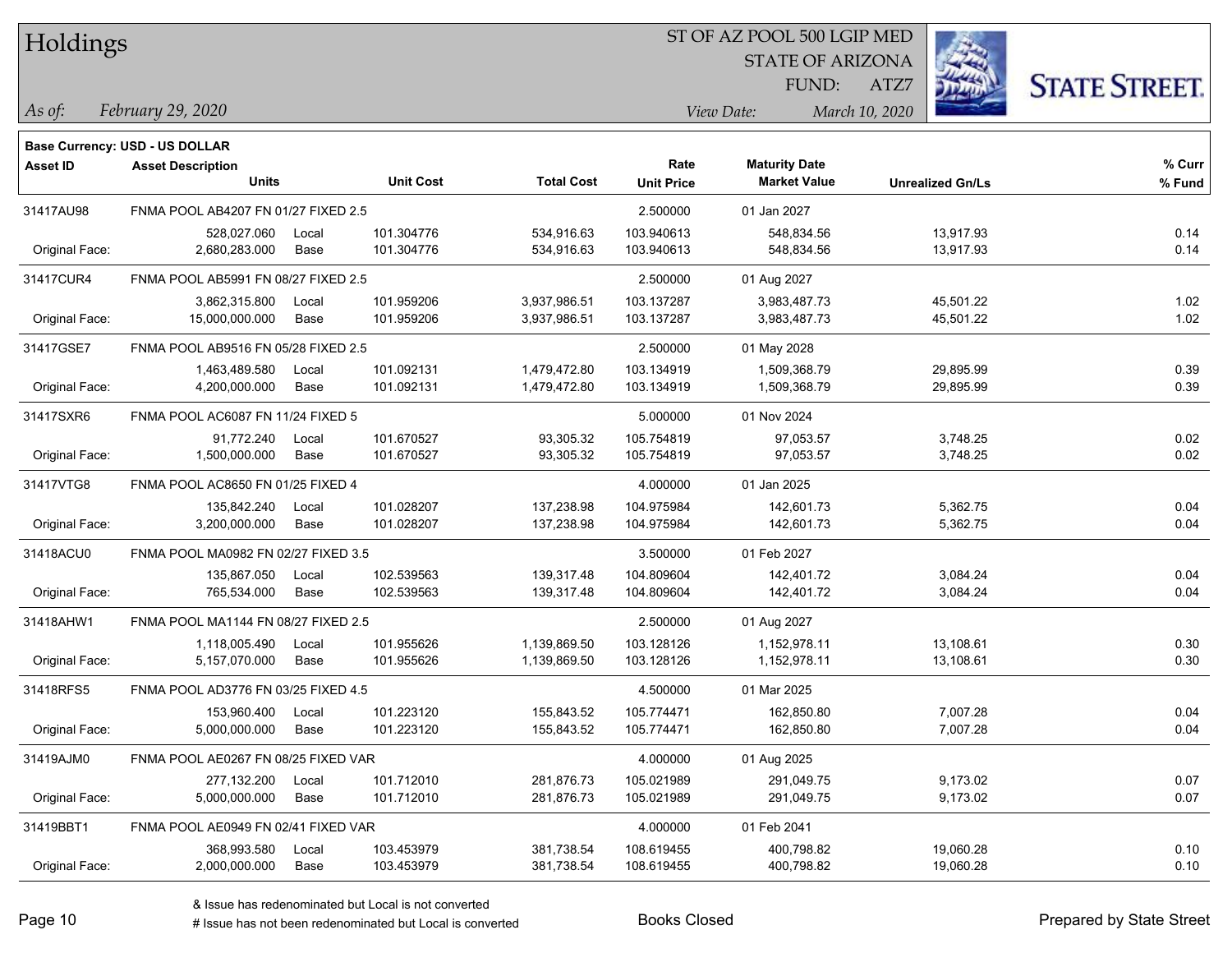| Holdings |
|----------|
|          |

STATE OF ARIZONA

ATZ7



*February 29, 2020 As of: View Date: March 10, 2020*

|                 | <b>Base Currency: USD - US DOLLAR</b>          |       |                  |                   |                   |                      |                         |        |
|-----------------|------------------------------------------------|-------|------------------|-------------------|-------------------|----------------------|-------------------------|--------|
| <b>Asset ID</b> | <b>Asset Description</b>                       |       |                  |                   | Rate              | <b>Maturity Date</b> |                         | % Curr |
|                 | <b>Units</b>                                   |       | <b>Unit Cost</b> | <b>Total Cost</b> | <b>Unit Price</b> | <b>Market Value</b>  | <b>Unrealized Gn/Ls</b> | % Fund |
| 31419CZL0       | FNMA POOL AE2546 FN 09/40 FIXED 4.5            |       |                  |                   | 4.500000          | 01 Sep 2040          |                         |        |
|                 | 215,689.600                                    | Local | 103.285912       | 222,776.97        | 110.325239        | 237,960.07           | 15,183.10               | 0.06   |
| Original Face:  | 5,000,000.000                                  | Base  | 103.285912       | 222,776.97        | 110.325239        | 237,960.07           | 15,183.10               | 0.06   |
| 31419JM47       | FNMA POOL AE7578 FN 11/40 FIXED 4.5            |       |                  |                   | 4.500000          | 01 Nov 2040          |                         |        |
|                 | 2,120,345.690                                  | Local | 106.504689       | 2,258,267.59      | 108.480494        | 2,300,161.48         | 41,893.89               | 0.59   |
| Original Face:  | 14,750,000.000                                 | Base  | 106.504689       | 2,258,267.59      | 108.480494        | 2,300,161.48         | 41,893.89               | 0.59   |
| 31419KU78       | FNMA POOL AE8705 FN 11/25 FIXED 3              |       |                  |                   | 3.000000          | 01 Nov 2025          |                         |        |
|                 | 185,862.560                                    | Local | 100.974360       | 187,673.53        | 103.699622        | 192,738.77           | 5,065.24                | 0.05   |
| Original Face:  | 2,000,000.000                                  | Base  | 100.974360       | 187,673.53        | 103.699622        | 192,738.77           | 5,065.24                | 0.05   |
| 316773CT5       | FIFTH THIRD BANCORP SR UNSECURED 07/20 2.875   |       |                  |                   | 2.875000          | 27 Jul 2020          |                         |        |
|                 | 4,000,000.000                                  | Local | 100.058319       | 4,002,332.75      | 100.413534        | 4,016,541.36         | 14,208.61               | 1.03   |
|                 |                                                | Base  | 100.058319       | 4,002,332.75      | 100.413534        | 4,016,541.36         | 14,208.61               | 1.03   |
| 38150AD28       | GOLDMAN SACHS GROUP INC SR UNSECURED 07/24 VAR |       |                  |                   | 2.500000          | 31 Jul 2024          |                         |        |
|                 | 5,000,000.000                                  | Local | 100.000000       | 5,000,000.00      | 100.402730        | 5,020,136.50         | 20,136.50               | 1.29   |
|                 |                                                | Base  | 100.000000       | 5,000,000.00      | 100.402730        | 5,020,136.50         | 20,136.50               | 1.29   |
| 38378KBF5       | GOVERNMENT NATIONAL MORTGAGE A GNR 2013 30 A   |       |                  |                   | 1.500000          | 16 May 2042          |                         |        |
|                 | 2,091,076.760                                  | Local | 98.879158        | 2,067,639.09      | 99.505640         | 2,080,739.31         | 13,100.22               | 0.54   |
| Original Face:  | 4,000,000.000                                  | Base  | 98.879158        | 2,067,639.09      | 99.505640         | 2,080,739.31         | 13,100.22               | 0.54   |
| 38378KDJ5       | GOVERNMENT NATIONAL MORTGAGE A GNR 2013 46 AB  |       |                  |                   | 1.723000          | 16 Aug 2042          |                         |        |
|                 | 398,310.000                                    | Local | 99.152758        | 394,935.35        | 99.860100         | 397,752.76           | 2,817.41                | 0.10   |
| Original Face:  | 1,900,000.000                                  | Base  | 99.152758        | 394,935.35        | 99.860100         | 397,752.76           | 2,817.41                | 0.10   |
| 38379KTC2       | GOVERNMENT NATIONAL MORTGAGE A GNR 2015 85 AF  |       |                  |                   | 2.400000          | 16 May 2044          |                         |        |
|                 | 1,861,711.430                                  | Local | 99.569918        | 1,853,704.55      | 101.110910        | 1,882,393.37         | 28,688.82               | 0.48   |
| Original Face:  | 3,050,000.000                                  | Base  | 99.569918        | 1,853,704.55      | 101.110910        | 1,882,393.37         | 28,688.82               | 0.48   |
| 38379U5P7       | GOVERNMENT NATIONAL MORTGAGE A GNR 2017 20 AG  |       |                  |                   | 2.000000          | 16 Aug 2048          |                         |        |
|                 | 2,763,642.900                                  | Local | 99.321180        | 2,744,882.73      | 100.455290        | 2,776,225.49         | 31,342.76               | 0.71   |
| Original Face:  | 3,000,000.000                                  | Base  | 99.321180        | 2,744,882.73      | 100.455290        | 2,776,225.49         | 31,342.76               | 0.71   |
| 38380HX49       | GOVERNMENT NATIONAL MORTGAGE A GNR 2017 165 MD |       |                  |                   | 2.250000          | 20 Nov 2042          |                         |        |
|                 | 3,066,195.310                                  | Local | 99.868494        | 3,062,163.07      | 100.917390        | 3,094,324.28         | 32,161.21               | 0.80   |
| Original Face:  | 5,000,000.000                                  | Base  | 99.868494        | 3,062,163.07      | 100.917390        | 3,094,324.28         | 32,161.21               | 0.80   |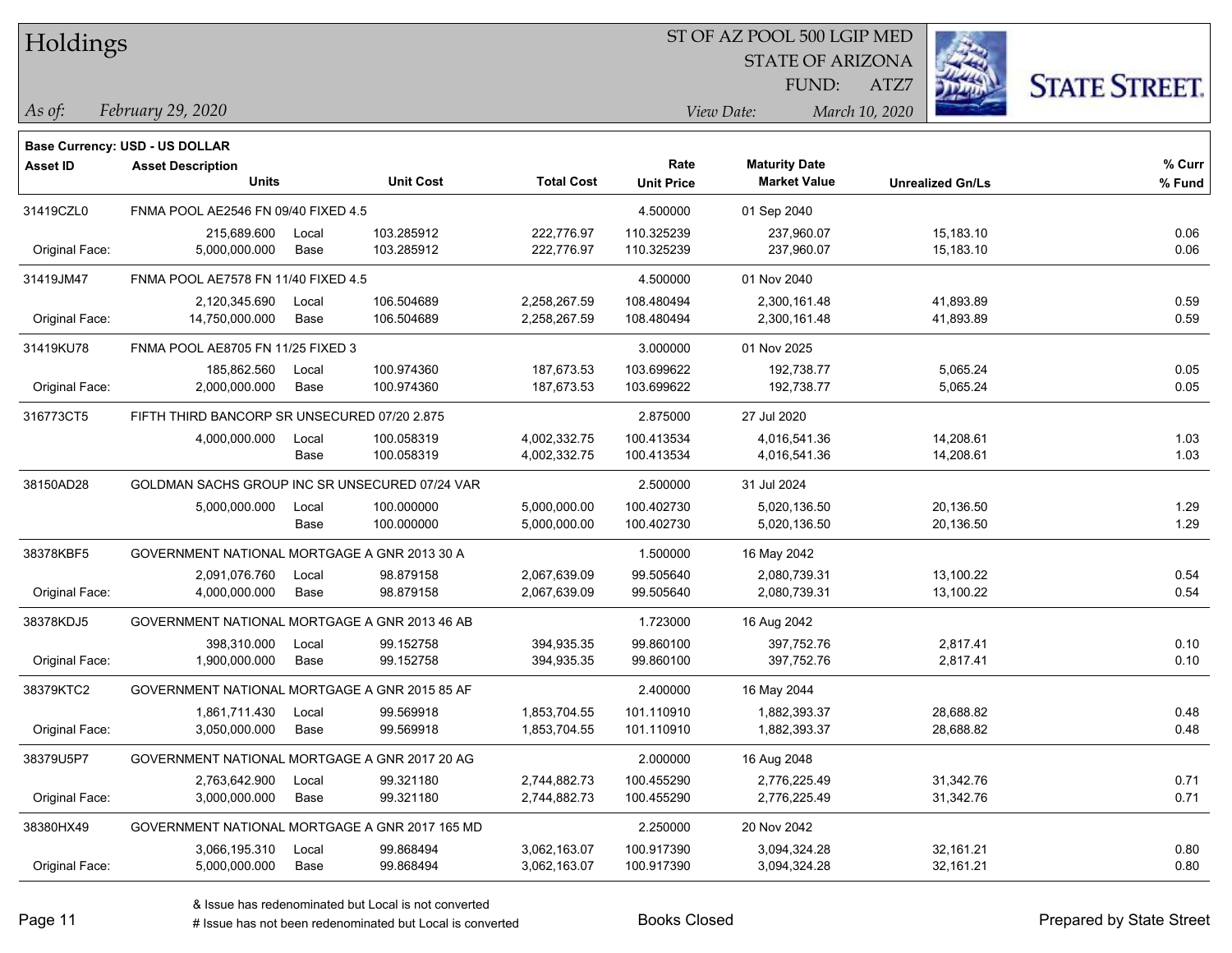| Holdings        |                                                 |       |                  |                   |                   | ST OF AZ POOL 500 LGIP MED |                         |                      |
|-----------------|-------------------------------------------------|-------|------------------|-------------------|-------------------|----------------------------|-------------------------|----------------------|
|                 |                                                 |       |                  |                   |                   | <b>STATE OF ARIZONA</b>    |                         |                      |
|                 |                                                 |       |                  |                   |                   | FUND:                      | ATZ7                    | <b>STATE STREET.</b> |
| As of:          | February 29, 2020                               |       |                  |                   |                   | View Date:                 | March 10, 2020          |                      |
|                 | Base Currency: USD - US DOLLAR                  |       |                  |                   |                   |                            |                         |                      |
| <b>Asset ID</b> | <b>Asset Description</b>                        |       |                  |                   | Rate              | <b>Maturity Date</b>       |                         | $%$ Curr             |
|                 | <b>Units</b>                                    |       | <b>Unit Cost</b> | <b>Total Cost</b> | <b>Unit Price</b> | <b>Market Value</b>        | <b>Unrealized Gn/Ls</b> | % Fund               |
| 38380LN25       | GOVERNMENT NATIONAL MORTGAGE A GNR 2019 H18 KA  |       |                  |                   | 2.200000          | 20 Nov 2069                |                         |                      |
|                 | 896,950.220                                     | Local | 100.419795       | 900.715.57        | 101.714936        | 912,332.34                 | 11,616.77               | 0.23                 |
| Original Face:  | 1,000,000.000                                   | Base  | 100.419795       | 900,715.57        | 101.714936        | 912,332.34                 | 11,616.77               | 0.23                 |
| 44932HAC7       | IBM CREDIT LLC SR UNSECURED 09/22 2.2           |       |                  |                   | 2.200000          | 08 Sep 2022                |                         |                      |
|                 | 3,000,000.000                                   | Local | 100.000000       | 3,000,000.00      | 102.109618        | 3,063,288.54               | 63,288.54               | 0.79                 |
|                 |                                                 | Base  | 100.000000       | 3,000,000.00      | 102.109618        | 3,063,288.54               | 63,288.54               | 0.79                 |
| 45818WCL8       | INTER AMERICAN DEVEL BK SR UNSECURED 07/23 2.53 |       |                  |                   | 2.530000          | 06 Jul 2023                |                         |                      |
|                 | 2,000,000.000                                   | Local | 100.000000       | 2,000,000.00      | 101.601000        | 2,032,020.00               | 32,020.00               | 0.52                 |
|                 |                                                 | Base  | 100.000000       | 2,000,000.00      | 101.601000        | 2,032,020.00               | 32,020.00               | 0.52                 |
| 459058HC0       | INTL BK RECON + DEVELOP SR UNSECURED 08/24 VAR  |       |                  |                   | 1.884280          | 06 Aug 2024                |                         |                      |
|                 | 3,000,000.000                                   | Local | 100.086149       | 3,002,584.46      | 99.913591         | 2,997,407.73               | $-5,176.73$             | 0.77                 |
|                 |                                                 | Base  | 100.086149       | 3,002,584.46      | 99.913591         | 2,997,407.73               | $-5,176.73$             | 0.77                 |
| 45905U5V2       | INTL BK RECON + DEVELOP SR UNSECURED 01/25 1.7  |       |                  |                   | 1.700000          | 31 Jan 2025                |                         |                      |
|                 | 5,000,000.000                                   | Local | 100.000000       | 5,000,000.00      | 101.184000        | 5,059,200.00               | 59,200.00               | 1.30                 |
|                 |                                                 | Base  | 100.000000       | 5,000,000.00      | 101.184000        | 5,059,200.00               | 59,200.00               | 1.30                 |
| 45905U6T6       | INTL BK RECON + DEVELOP SR UNSECURED 07/24 2.2  |       |                  |                   | 2.200000          | 01 Jul 2024                |                         |                      |
|                 | 2,000,000.000                                   | Local | 100.000000       | 2,000,000.00      | 100.298310        | 2,005,966.20               | 5,966.20                | 0.52                 |
|                 |                                                 | Base  | 100.000000       | 2,000,000.00      | 100.298310        | 2,005,966.20               | 5,966.20                | 0.52                 |
| 46625HRL6       | JPMORGAN CHASE + CO SR UNSECURED 05/23 2.7      |       |                  |                   | 2.700000          | 18 May 2023                |                         |                      |
|                 | 3,000,000.000                                   | Local | 98.709219        | 2,961,276.58      | 103.725167        | 3,111,755.01               | 150,478.43              | 0.80                 |
|                 |                                                 | Base  | 98.709219        | 2,961,276.58      | 103.725167        | 3,111,755.01               | 150,478.43              | 0.80                 |
| 48128GG79       | JPMORGAN CHASE + CO SR UNSECURED 08/24 2.25     |       |                  |                   | 2.250000          | 30 Aug 2024                |                         |                      |
|                 | 5,000,000.000                                   | Local | 100.000000       | 5,000,000.00      | 100.615688        | 5,030,784.40               | 30,784.40               | 1.29                 |
|                 |                                                 | Base  | 100.000000       | 5,000,000.00      | 100.615688        | 5,030,784.40               | 30,784.40               | 1.29                 |
| 48128GM49       | JPMORGAN CHASE + CO SR UNSECURED 11/24 VAR      |       |                  |                   | 2.300000          | 27 Nov 2024                |                         |                      |
|                 | 3,000,000.000                                   | Local | 100.000000       | 3,000,000.00      | 100.190981        | 3,005,729.43               | 5,729.43                | 0.77                 |
|                 |                                                 | Base  | 100.000000       | 3,000,000.00      | 100.190981        | 3,005,729.43               | 5,729.43                | 0.77                 |
| 48130UTJ4       | JPMORGAN CHASE FINANCIAL COMPANY GUAR 01/23 2   |       |                  |                   | 2.000000          | 31 Jan 2023                |                         |                      |
|                 | 3,000,000.000                                   | Local | 100.000000       | 3,000,000.00      | 100.206184        | 3,006,185.52               | 6,185.52                | 0.77                 |
|                 |                                                 | Base  | 100.000000       | 3,000,000.00      | 100.206184        | 3,006,185.52               | 6,185.52                | 0.77                 |

 $\overline{\phantom{0}}$ 

 $\overline{\phantom{0}}$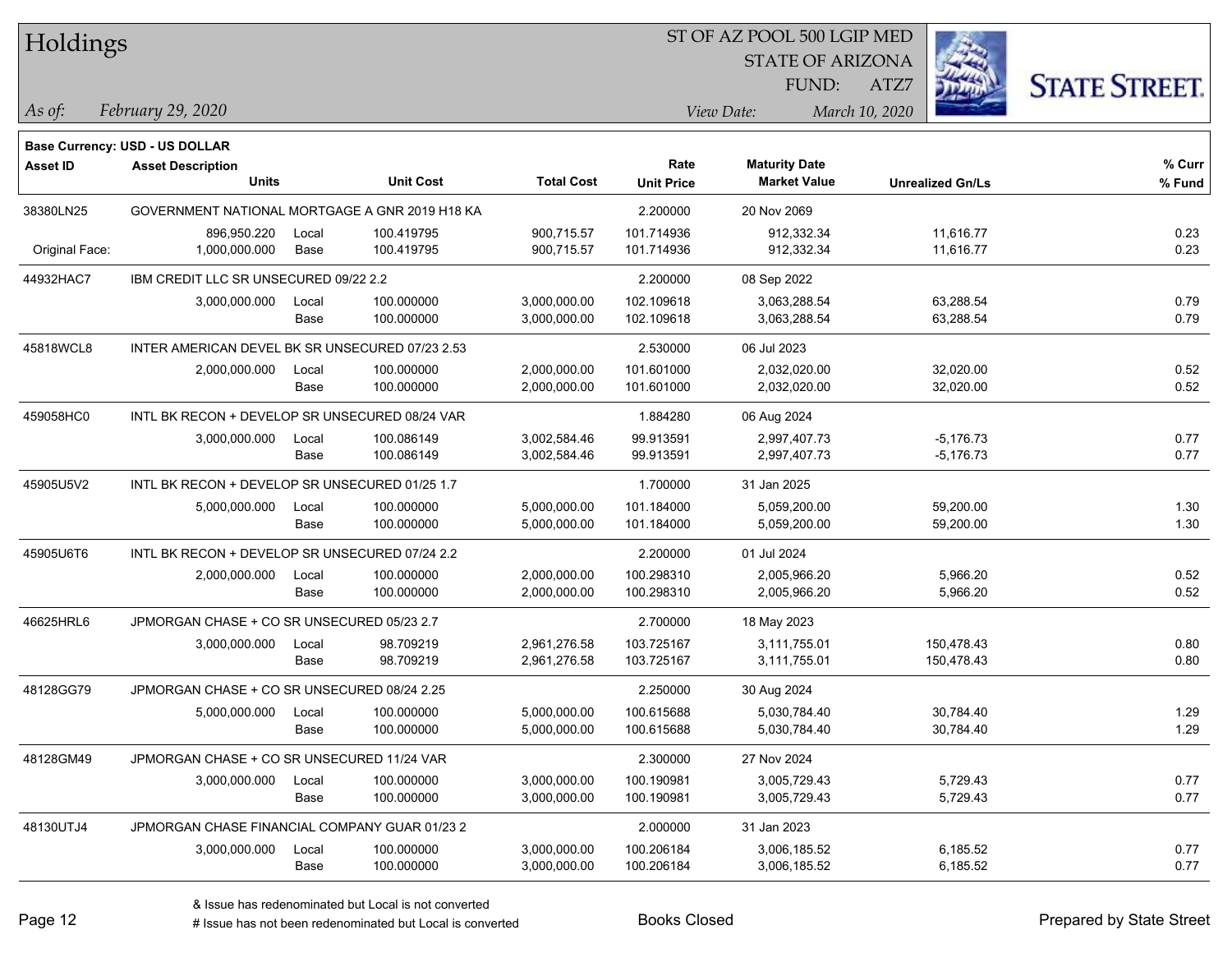| Holdings        |                                                                |               |                          |                              |                           | ST OF AZ POOL 500 LGIP MED                  |                         |                      |
|-----------------|----------------------------------------------------------------|---------------|--------------------------|------------------------------|---------------------------|---------------------------------------------|-------------------------|----------------------|
|                 |                                                                |               |                          |                              |                           | <b>STATE OF ARIZONA</b>                     |                         |                      |
|                 |                                                                |               |                          |                              |                           | FUND:                                       | ATZ7                    | <b>STATE STREET.</b> |
| $\vert$ As of:  | February 29, 2020                                              |               |                          |                              |                           | View Date:                                  | March 10, 2020          |                      |
|                 |                                                                |               |                          |                              |                           |                                             |                         |                      |
|                 | Base Currency: USD - US DOLLAR                                 |               |                          |                              |                           |                                             |                         |                      |
| <b>Asset ID</b> | <b>Asset Description</b><br><b>Units</b>                       |               | <b>Unit Cost</b>         | <b>Total Cost</b>            | Rate<br><b>Unit Price</b> | <b>Maturity Date</b><br><b>Market Value</b> | <b>Unrealized Gn/Ls</b> | % Curr<br>% Fund     |
|                 |                                                                |               |                          |                              |                           |                                             |                         |                      |
| 55279HAN0       | MANUF + TRADERS TRUST CO SR UNSECURED 08/20 2.05               |               |                          |                              | 2.050000                  | 17 Aug 2020                                 | 791.90                  |                      |
|                 | 2,000,000.000                                                  | Local<br>Base | 99.987047<br>99.987047   | 1,999,740.94<br>1,999,740.94 | 100.026642<br>100.026642  | 2,000,532.84<br>2,000,532.84                | 791.90                  | 0.51<br>0.51         |
|                 |                                                                |               |                          |                              |                           |                                             |                         |                      |
| 55279HAS9       | MANUF + TRADERS TRUST CO SR UNSECURED 01/21 VAR                |               |                          |                              | 2.064130                  | 25 Jan 2021                                 |                         |                      |
|                 | 7,000,000.000                                                  | Local<br>Base | 100.000000<br>100.000000 | 7,000,000.00<br>7,000,000.00 | 100.164624<br>100.164624  | 7,011,523.68<br>7,011,523.68                | 11,523.68<br>11,523.68  | 1.80<br>1.80         |
|                 | MERCEDES BENZ AUTO LEASE TRUST MBALT 2019 B A2                 |               |                          |                              |                           |                                             |                         |                      |
| 58769QAB7       | 1,000,000.000                                                  |               |                          | 999,953.52                   | 2.010000                  | 15 Dec 2021                                 |                         |                      |
| Original Face:  | 1,000,000.000                                                  | Local<br>Base | 99.995352<br>99.995352   | 999,953.52                   | 100.370740<br>100.370740  | 1,003,707.40<br>1,003,707.40                | 3,753.88<br>3,753.88    | 0.26<br>0.26         |
|                 |                                                                |               |                          |                              |                           |                                             |                         |                      |
| 59217GEE5       | MET LIFE GLOB FUNDING I SECURED 144A 01/23 1.95                |               | 99.958883                |                              | 1.950000<br>101.417961    | 13 Jan 2023                                 |                         |                      |
|                 | 3,000,000.000                                                  | Local<br>Base | 99.958883                | 2,998,766.50<br>2,998,766.50 | 101.417961                | 3,042,538.83<br>3,042,538.83                | 43,772.33<br>43,772.33  | 0.78<br>0.78         |
|                 |                                                                |               |                          |                              |                           |                                             |                         |                      |
| 64952WDL4       | NEW YORK LIFE GLOBAL FDG SECURED 144A 01/25 2<br>5,000,000.000 | Local         | 99.648663                | 4,982,433.17                 | 2.000000<br>102.356373    | 22 Jan 2025<br>5,117,818.65                 | 135,385.48              | 1.32                 |
|                 |                                                                | Base          | 99.648663                | 4,982,433.17                 | 102.356373                | 5,117,818.65                                | 135,385.48              | 1.32                 |
| 65339KAQ3       | NEXTERA ENERGY CAPITAL COMPANY GUAR 09/20 3.342                |               |                          |                              |                           |                                             |                         |                      |
|                 |                                                                |               |                          |                              | 3.342000                  | 01 Sep 2020                                 |                         |                      |
|                 | 2,000,000.000                                                  | Local<br>Base | 100.069549<br>100.069549 | 2,001,390.98<br>2,001,390.98 | 100.820616<br>100.820616  | 2,016,412.32<br>2,016,412.32                | 15,021.34<br>15,021.34  | 0.52<br>0.52         |
|                 |                                                                |               |                          |                              |                           |                                             |                         |                      |
| 6903538B6       | INT DEVELOPMENT FIN CORP US GOVT GUAR 09/26 VAR                |               | 100.000000               | 2,000,000.00                 | 1.990000<br>100.000000    | 15 Sep 2026<br>2,000,000.00                 | 0.00                    | 0.51                 |
| Original Face:  | 2,000,000.000<br>2,000,000.000                                 | Local<br>Base | 100.000000               | 2,000,000.00                 | 100.000000                | 2,000,000.00                                | 0.00                    | 0.51                 |
| 69353REU8       | PNC BANK NA SR UNSECURED 11/20 2.45                            |               |                          |                              | 2.450000                  | 05 Nov 2020                                 |                         |                      |
|                 | 3,790,000.000                                                  | Local         | 99.969854                | 3,788,857.47                 | 100.635029                | 3,814,067.60                                | 25,210.13               | 0.98                 |
|                 |                                                                | Base          | 99.969854                | 3,788,857.47                 | 100.635029                | 3,814,067.60                                | 25,210.13               | 0.98                 |
|                 |                                                                |               |                          |                              | 2.000000                  |                                             |                         |                      |
| 69353RFC7       | PNC BANK NA SR UNSECURED 05/20 2<br>2,000,000.000              |               | 99.991855                | 1,999,837.09                 | 100.095858                | 19 May 2020<br>2,001,917.16                 | 2,080.07                |                      |
|                 |                                                                | Local<br>Base | 99.991855                | 1,999,837.09                 | 100.095858                | 2,001,917.16                                | 2,080.07                | 0.51<br>0.51         |
| 69353RFD5       | PNC BANK NA SR UNSECURED 05/20 VAR                             |               |                          |                              | 2.052880                  | 19 May 2020                                 |                         |                      |
|                 | 2,000,000.000                                                  | Local         | 100.000000               | 2,000,000.00                 | 100.073268                | 2,001,465.36                                | 1,465.36                | 0.51                 |
|                 |                                                                | Base          | 100.000000               | 2,000,000.00                 | 100.073268                | 2,001,465.36                                | 1,465.36                | 0.51                 |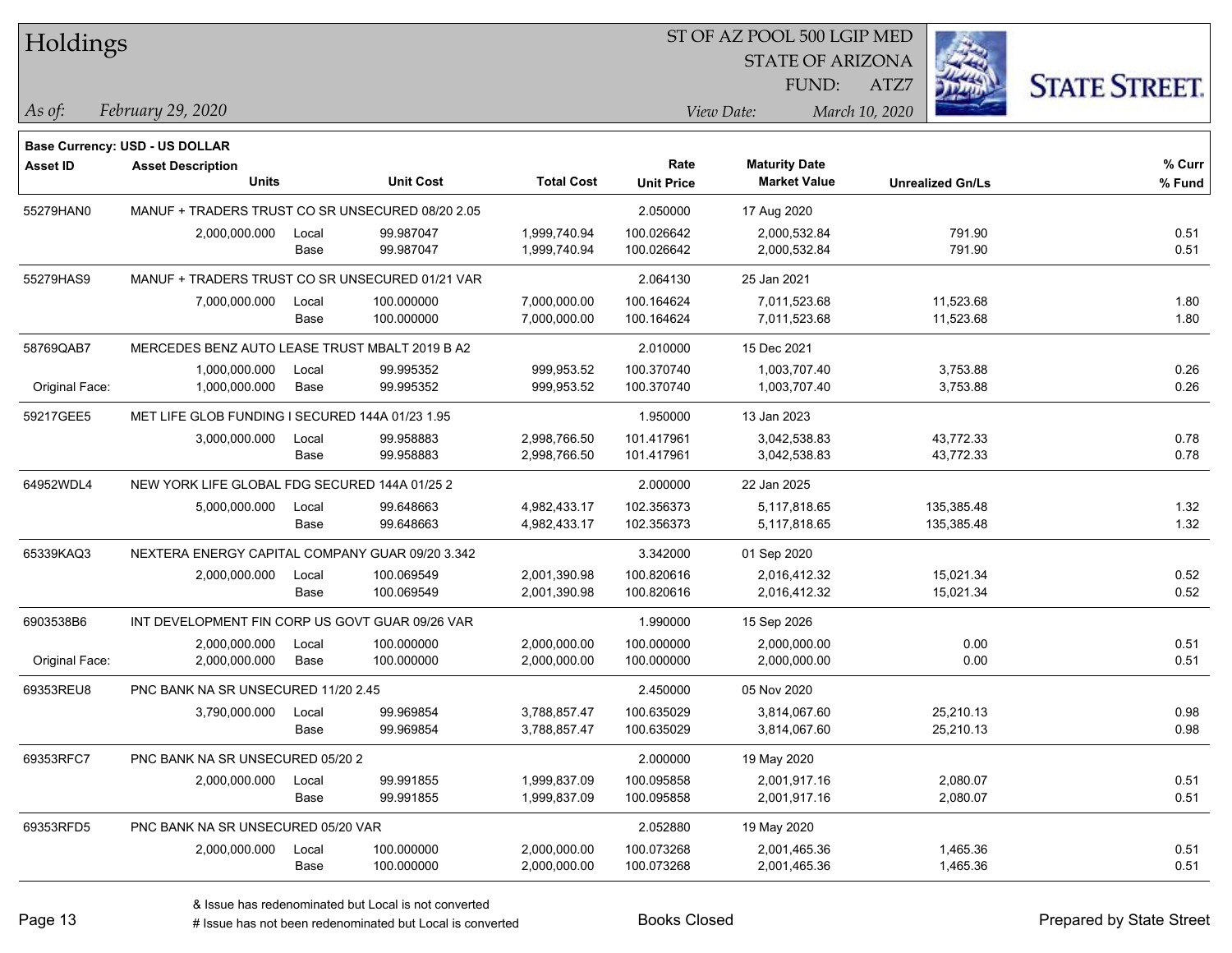| Holdings        |                                               |       |                  |                   | ST OF AZ POOL 500 LGIP MED |                                             |                         |                      |  |  |
|-----------------|-----------------------------------------------|-------|------------------|-------------------|----------------------------|---------------------------------------------|-------------------------|----------------------|--|--|
|                 |                                               |       |                  |                   |                            | <b>STATE OF ARIZONA</b>                     |                         |                      |  |  |
|                 |                                               |       |                  |                   |                            | FUND:                                       | ATZ7                    | <b>STATE STREET.</b> |  |  |
| $\vert$ As of:  | February 29, 2020                             |       |                  |                   |                            | View Date:                                  | March 10, 2020          |                      |  |  |
|                 |                                               |       |                  |                   |                            |                                             |                         |                      |  |  |
|                 | <b>Base Currency: USD - US DOLLAR</b>         |       |                  |                   |                            |                                             |                         |                      |  |  |
| <b>Asset ID</b> | <b>Asset Description</b><br>Units             |       | <b>Unit Cost</b> | <b>Total Cost</b> | Rate<br><b>Unit Price</b>  | <b>Maturity Date</b><br><b>Market Value</b> | <b>Unrealized Gn/Ls</b> | % Curr<br>$%$ Fund   |  |  |
| 78012KWY9       | ROYAL BANK OF CANADA SR UNSECURED 03/22 VAR   |       |                  |                   | 2.150000                   | 30 Mar 2022                                 |                         |                      |  |  |
|                 | 4,000,000.000                                 | Local | 99.937651        | 3,997,506.02      | 100.044642                 | 4,001,785.68                                | 4,279.66                | 1.03                 |  |  |
|                 |                                               | Base  | 99.937651        | 3,997,506.02      | 100.044642                 | 4,001,785.68                                | 4,279.66                | 1.03                 |  |  |
| 78013XGQ5       | ROYAL BANK OF CANADA SR UNSECURED 03/23 VAR   |       |                  |                   | 3.000000                   | 06 Mar 2023                                 |                         |                      |  |  |
|                 | 5,000,000.000                                 | Local | 100.000000       | 5,000,000.00      | 101.531164                 | 5,076,558.20                                | 76,558.20               | 1.31                 |  |  |
|                 |                                               | Base  | 100.000000       | 5,000,000.00      | 101.531164                 | 5,076,558.20                                | 76,558.20               | 1.31                 |  |  |
| 78014RAQ3       | ROYAL BANK OF CANADA SR UNSECURED 10/21 VAR   |       |                  |                   | 2.306250                   | 22 Oct 2021                                 |                         |                      |  |  |
|                 | 2,000,000.000                                 | Local | 100.000000       | 2,000,000.00      | 101.350000                 | 2,027,000.00                                | 27,000.00               | 0.52                 |  |  |
|                 |                                               | Base  | 100.000000       | 2,000,000.00      | 101.350000                 | 2,027,000.00                                | 27,000.00               | 0.52                 |  |  |
| 78014RBY5       | ROYAL BANK OF CANADA SR UNSECURED 01/25 2.2   |       |                  |                   | 2.200000                   | 31 Jan 2025                                 |                         |                      |  |  |
|                 | 3,460,000.000                                 | Local | 100.000000       | 3,460,000.00      | 100.620011                 | 3,481,452.38                                | 21,452.38               | 0.90                 |  |  |
|                 |                                               | Base  | 100.000000       | 3,460,000.00      | 100.620011                 | 3,481,452.38                                | 21,452.38               | 0.90                 |  |  |
| 855244AN9       | STARBUCKS CORP SR UNSECURED 03/23 3.1         |       |                  |                   | 3.100000                   | 01 Mar 2023                                 |                         |                      |  |  |
|                 | 3,000,000.000                                 | Local | 99.981020        | 2,999,430.61      | 104.834322                 | 3,145,029.66                                | 145,599.05              | 0.81                 |  |  |
|                 |                                               | Base  | 99.981020        | 2,999,430.61      | 104.834322                 | 3,145,029.66                                | 145,599.05              | 0.81                 |  |  |
| 87165LBB6       | SYNCHRONY CREDIT CARD MASTER N SYNCT 2016 2 A |       |                  |                   | 2.210000                   | 15 May 2024                                 |                         |                      |  |  |
|                 | 500,000.000                                   | Local | 99.997940        | 499,989.70        | 100.978010                 | 504,890.05                                  | 4,900.35                | 0.13                 |  |  |
| Original Face:  | 500,000.000                                   | Base  | 99.997940        | 499,989.70        | 100.978010                 | 504,890.05                                  | 4,900.35                | 0.13                 |  |  |
| 880591EV0       | TENN VALLEY AUTHORITY SR UNSECURED 03/20 2.25 |       |                  |                   | 2.250000                   | 15 Mar 2020                                 |                         |                      |  |  |
|                 | 5,000,000.000                                 | Local | 99.995902        | 4,999,795.12      | 100.032191                 | 5,001,609.55                                | 1,814.43                | 1.29                 |  |  |
|                 |                                               | Base  | 99.995902        | 4,999,795.12      | 100.032191                 | 5,001,609.55                                | 1,814.43                | 1.29                 |  |  |
| 89114Q3J5       | TORONTO DOMINION BANK SR UNSECURED 07/22 VAR  |       |                  |                   | 2.750000                   | 22 Jul 2022                                 |                         |                      |  |  |
|                 | 3,000,000.000                                 | Local | 100.000000       | 3,000,000.00      | 100.079768                 | 3,002,393.04                                | 2,393.04                | 0.77                 |  |  |
|                 |                                               | Base  | 100.000000       | 3,000,000.00      | 100.079768                 | 3,002,393.04                                | 2,393.04                | 0.77                 |  |  |
| 89114Q5A2       | TORONTO DOMINION BANK SR UNSECURED 08/24 VAR  |       |                  |                   | 2.450000                   | 14 Aug 2024                                 |                         |                      |  |  |
|                 | 3,000,000.000                                 | Local | 100.000000       | 3,000,000.00      | 103.484490                 | 3,104,534.70                                | 104,534.70              | 0.80                 |  |  |
|                 |                                               | Base  | 100.000000       | 3,000,000.00      | 103.484490                 | 3,104,534.70                                | 104,534.70              | 0.80                 |  |  |
| 89233MAB9       | TOYOTA AUTO RECEIVABLES OWNER TAOT 2019 D A2  |       |                  |                   | 1.920000                   | 15 Jul 2022                                 |                         |                      |  |  |
|                 | 3,000,000.000                                 | Local | 99.993211        | 2,999,796.33      | 100.546442                 | 3,016,393.26                                | 16,596.93               | 0.78                 |  |  |
| Original Face:  | 3,000,000.000                                 | Base  | 99.993211        | 2,999,796.33      | 100.546442                 | 3,016,393.26                                | 16,596.93               | 0.78                 |  |  |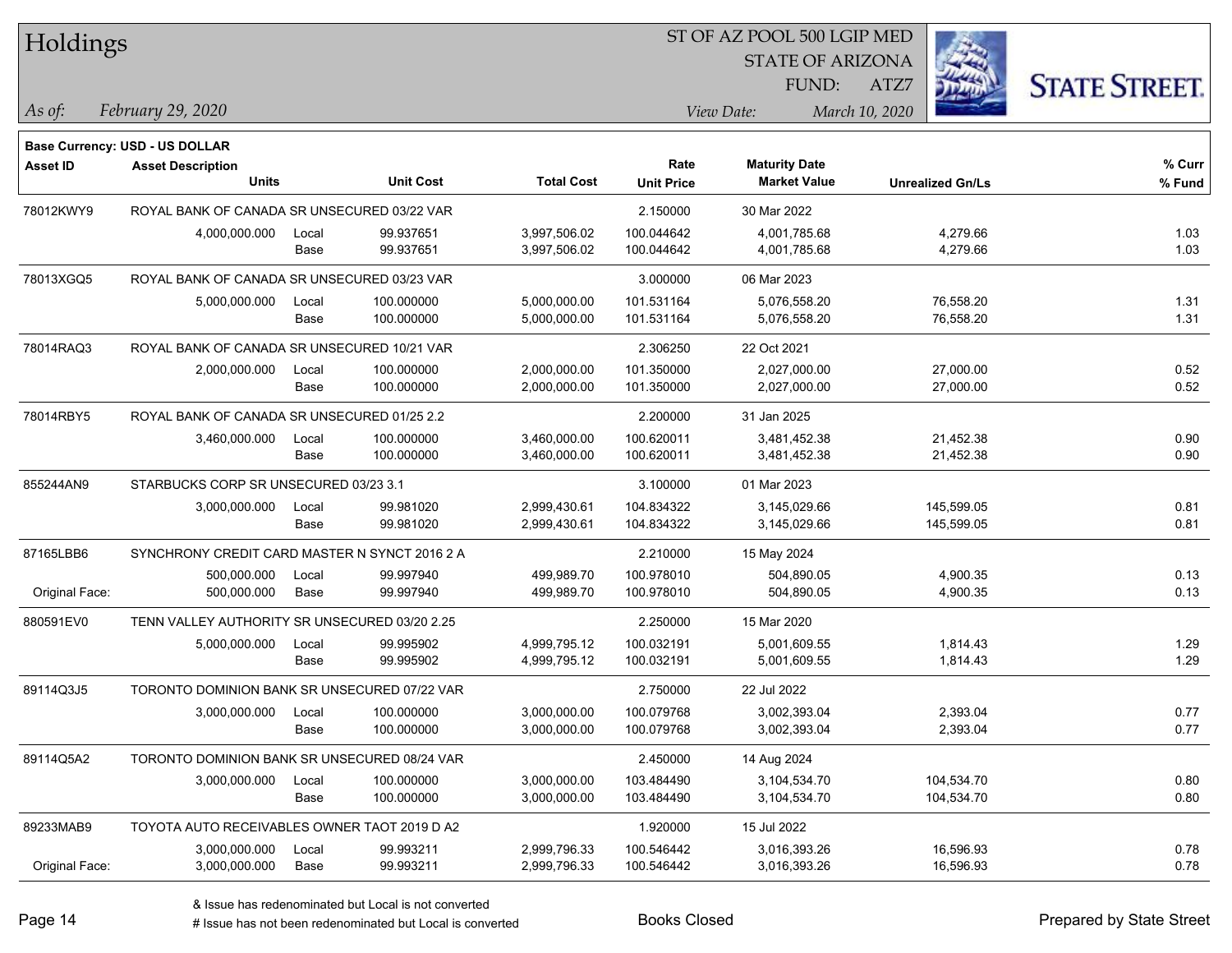| Holdings        |                                                            |       |                  |                   | ST OF AZ POOL 500 LGIP MED |                         |                         |                      |  |  |
|-----------------|------------------------------------------------------------|-------|------------------|-------------------|----------------------------|-------------------------|-------------------------|----------------------|--|--|
|                 |                                                            |       |                  |                   |                            | <b>STATE OF ARIZONA</b> |                         |                      |  |  |
|                 |                                                            |       |                  |                   |                            | FUND:                   | ATZ7                    | <b>STATE STREET.</b> |  |  |
| As of:          | February 29, 2020                                          |       |                  |                   |                            | View Date:              | March 10, 2020          |                      |  |  |
|                 |                                                            |       |                  |                   |                            |                         |                         |                      |  |  |
| <b>Asset ID</b> | Base Currency: USD - US DOLLAR<br><b>Asset Description</b> |       |                  |                   | Rate                       | <b>Maturity Date</b>    |                         | % Curr               |  |  |
|                 | <b>Units</b>                                               |       | <b>Unit Cost</b> | <b>Total Cost</b> | <b>Unit Price</b>          | <b>Market Value</b>     | <b>Unrealized Gn/Ls</b> | % Fund               |  |  |
| 89236TFX8       | TOYOTA MOTOR CREDIT CORP SR UNSECURED 04/22 2.65           |       |                  |                   | 2.650000                   | 12 Apr 2022             |                         |                      |  |  |
|                 | 2,000,000.000                                              | Local | 99.955624        | 1,999,112.48      | 103.147910                 | 2,062,958.20            | 63,845.72               | 0.53                 |  |  |
|                 |                                                            | Base  | 99.955624        | 1,999,112.48      | 103.147910                 | 2,062,958.20            | 63,845.72               | 0.53                 |  |  |
| 89236TGS8       | TOYOTA MOTOR CREDIT CORP SR UNSECURED 08/21 VAR            |       |                  |                   | 1.832250                   | 13 Aug 2021             |                         |                      |  |  |
|                 | 1,000,000.000                                              | Local | 100.000000       | 1,000,000.00      | 99.928600                  | 999,286.00              | $-714.00$               | 0.26                 |  |  |
|                 |                                                            | Base  | 100.000000       | 1,000,000.00      | 99.928600                  | 999,286.00              | $-714.00$               | 0.26                 |  |  |
| 89236TGT6       | TOYOTA MOTOR CREDIT CORP SR UNSECURED 02/25 1.8            |       |                  |                   | 1.800000                   | 13 Feb 2025             |                         |                      |  |  |
|                 | 5,000,000.000                                              | Local | 99.933623        | 4,996,681.17      | 101.284535                 | 5,064,226.75            | 67,545.58               | 1.30                 |  |  |
|                 |                                                            | Base  | 99.933623        | 4,996,681.17      | 101.284535                 | 5,064,226.75            | 67,545.58               | 1.30                 |  |  |
| 90331HNL3       | US BANK NA CINCINNATI SR UNSECURED 01/23 2.85              |       |                  |                   | 2.850000                   | 23 Jan 2023             |                         |                      |  |  |
|                 | 2,000,000.000                                              | Local | 100.266638       | 2,005,332.76      | 104.315944                 | 2,086,318.88            | 80,986.12               | 0.54                 |  |  |
|                 |                                                            | Base  | 100.266638       | 2,005,332.76      | 104.315944                 | 2,086,318.88            | 80,986.12               | 0.54                 |  |  |
| 90331HPG2       | US BANK NA CINCINNATI SR UNSECURED 12/22 VAR               |       |                  |                   | 2.285000                   | 09 Dec 2022             |                         |                      |  |  |
|                 | 5,000,000.000                                              | Local | 100.000000       | 5,000,000.00      | 100.452266                 | 5,022,613.30            | 22,613.30               | 1.29                 |  |  |
|                 |                                                            | Base  | 100.000000       | 5,000,000.00      | 100.452266                 | 5,022,613.30            | 22,613.30               | 1.29                 |  |  |
| 91159HHX1       | US BANCORP SR UNSECURED 07/24 2.4                          |       |                  |                   | 2.400000                   | 30 Jul 2024             |                         |                      |  |  |
|                 | 5,000,000.000                                              | Local | 99.913580        | 4,995,678.99      | 104.171317                 | 5,208,565.85            | 212,886.86              | 1.34                 |  |  |
|                 |                                                            | Base  | 99.913580        | 4,995,678.99      | 104.171317                 | 5,208,565.85            | 212,886.86              | 1.34                 |  |  |
| 9128282Q2       | US TREASURY N/B 08/20 1.5                                  |       |                  |                   | 1.500000                   | 15 Aug 2020             |                         |                      |  |  |
|                 | 2,000,000.000                                              | Local | 99.861836        | 1,997,236.72      | 100.085938                 | 2,001,718.76            | 4,482.04                | 0.51                 |  |  |
|                 |                                                            | Base  | 99.861836        | 1,997,236.72      | 100.085938                 | 2,001,718.76            | 4,482.04                | 0.51                 |  |  |
| 9128283B4       | US TREASURY FRN 10/19 VAR                                  |       |                  |                   | 1.684744                   | 31 Oct 2019             |                         |                      |  |  |
|                 | 0.000                                                      | Local | 0.000000         | $-0.03$           | 0.000000                   | 0.00                    | 0.03                    | 0.00                 |  |  |
|                 |                                                            | Base  | 0.000000         | $-0.03$           | 0.000000                   | 0.00                    | 0.03                    | 0.00                 |  |  |
| 9128284J6       | US TREASURY N/B 04/20 2.375                                |       |                  |                   | 2.375000                   | 30 Apr 2020             |                         |                      |  |  |
|                 | 2,000,000.000                                              | Local | 100.048936       | 2,000,978.71      | 100.149330                 | 2,002,986.60            | 2,007.89                | 0.52                 |  |  |
|                 |                                                            | Base  | 100.048936       | 2,000,978.71      | 100.149330                 | 2,002,986.60            | 2,007.89                | 0.52                 |  |  |
| 9128284Y3       | US TREASURY N/B 08/20 2.625                                |       |                  |                   | 2.625000                   | 31 Aug 2020             |                         |                      |  |  |
|                 | 1,000,000.000                                              | Local | 99.938186        | 999,381.86        | 100.632722                 | 1,006,327.22            | 6,945.36                | 0.26                 |  |  |
|                 |                                                            | Base  | 99.938186        | 999,381.86        | 100.632722                 | 1,006,327.22            | 6,945.36                | 0.26                 |  |  |

٦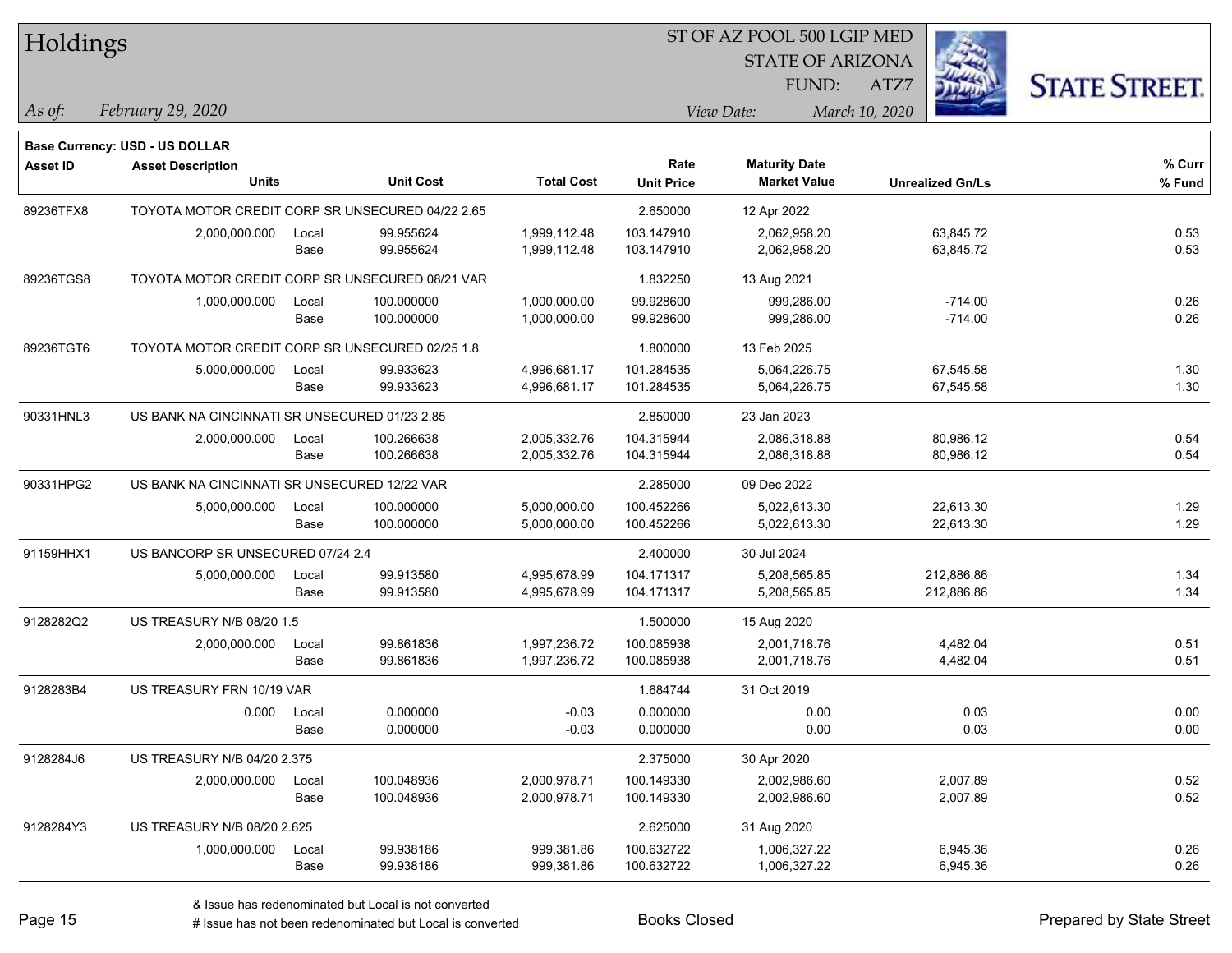| Holdings        |                                                                   |       |                  |                   | ST OF AZ POOL 500 LGIP MED |                         |                         |                      |  |  |  |
|-----------------|-------------------------------------------------------------------|-------|------------------|-------------------|----------------------------|-------------------------|-------------------------|----------------------|--|--|--|
|                 |                                                                   |       |                  |                   |                            | <b>STATE OF ARIZONA</b> |                         |                      |  |  |  |
|                 |                                                                   |       |                  |                   |                            | FUND:                   | ATZ7                    | <b>STATE STREET.</b> |  |  |  |
| $ $ As of:      | February 29, 2020                                                 |       |                  |                   |                            | View Date:              | March 10, 2020          |                      |  |  |  |
|                 |                                                                   |       |                  |                   |                            |                         |                         |                      |  |  |  |
| <b>Asset ID</b> | <b>Base Currency: USD - US DOLLAR</b><br><b>Asset Description</b> |       |                  |                   | Rate                       | <b>Maturity Date</b>    |                         | % Curr               |  |  |  |
|                 | <b>Units</b>                                                      |       | <b>Unit Cost</b> | <b>Total Cost</b> | <b>Unit Price</b>          | <b>Market Value</b>     | <b>Unrealized Gn/Ls</b> | % Fund               |  |  |  |
| 9128285X4       | US TREASURY N/B 01/21 2.5                                         |       |                  |                   | 2.500000                   | 31 Jan 2021             |                         |                      |  |  |  |
|                 | 2,000,000.000                                                     | Local | 100.716471       | 2,014,329.41      | 101.250000                 | 2,025,000.00            | 10,670.59               | 0.52                 |  |  |  |
|                 |                                                                   | Base  | 100.716471       | 2,014,329.41      | 101.250000                 | 2,025,000.00            | 10,670.59               | 0.52                 |  |  |  |
| 9128287G9       | US TREASURY FRN 07/21 VAR                                         |       |                  |                   | 1.730747                   | 31 Jul 2021             |                         |                      |  |  |  |
|                 | 2,000,000.000                                                     | Local | 99.943301        | 1,998,866.01      | 100.198964                 | 2,003,979.28            | 5,113.27                | 0.52                 |  |  |  |
|                 |                                                                   | Base  | 99.943301        | 1,998,866.01      | 100.198964                 | 2,003,979.28            | 5,113.27                | 0.52                 |  |  |  |
| 912828XH8       | US TREASURY N/B 06/20 1.625                                       |       |                  |                   | 1.625000                   | 30 Jun 2020             |                         |                      |  |  |  |
|                 | 2,000,000.000                                                     | Local | 99.918924        | 1,998,378.48      | 100.097656                 | 2,001,953.12            | 3,574.64                | 0.51                 |  |  |  |
|                 |                                                                   | Base  | 99.918924        | 1,998,378.48      | 100.097656                 | 2,001,953.12            | 3,574.64                | 0.51                 |  |  |  |
| 912828YN4       | US TREASURY FRN 10/21 VAR                                         |       |                  |                   | 1.810747                   | 31 Oct 2021             |                         |                      |  |  |  |
|                 | 3,000,000.000                                                     | Local | 100.039177       | 3,001,175.30      | 100.269877                 | 3,008,096.31            | 6,921.01                | 0.77                 |  |  |  |
|                 |                                                                   | Base  | 100.039177       | 3,001,175.30      | 100.269877                 | 3,008,096.31            | 6,921.01                | 0.77                 |  |  |  |
| 91324PDH2       | UNITEDHEALTH GROUP INC SR UNSECURED 06/21 3.15                    |       |                  |                   | 3.150000                   | 15 Jun 2021             |                         |                      |  |  |  |
|                 | 2,000,000.000                                                     | Local | 99.976709        | 1,999,534.18      | 102.237732                 | 2,044,754.64            | 45,220.46               | 0.53                 |  |  |  |
|                 |                                                                   | Base  | 99.976709        | 1,999,534.18      | 102.237732                 | 2,044,754.64            | 45,220.46               | 0.53                 |  |  |  |
| 91324PDR0       | UNITEDHEALTH GROUP INC SR UNSECURED 08/24 2.375                   |       |                  |                   | 2.375000                   | 15 Aug 2024             |                         |                      |  |  |  |
|                 | 3,000,000.000                                                     | Local | 99.977976        | 2,999,339.28      | 103.204231                 | 3,096,126.93            | 96,787.65               | 0.80                 |  |  |  |
|                 |                                                                   | Base  | 99.977976        | 2,999,339.28      | 103.204231                 | 3,096,126.93            | 96,787.65               | 0.80                 |  |  |  |
| 92347YAA2       | VERIZON OWNER TRUST VZOT 2019 A A1A                               |       |                  |                   | 2.930000                   | 20 Sep 2023             |                         |                      |  |  |  |
|                 | 2,000,000.000                                                     | Local | 99.984286        | 1,999,685.71      | 102.362490                 | 2,047,249.80            | 47,564.09               | 0.53                 |  |  |  |
| Original Face:  | 2,000,000.000                                                     | Base  | 99.984286        | 1,999,685.71      | 102.362490                 | 2,047,249.80            | 47,564.09               | 0.53                 |  |  |  |
| 92348TAA2       | VERIZON OWNER TRUST VZOT 2020 A A1A                               |       |                  |                   | 1.850000                   | 22 Jul 2024             |                         |                      |  |  |  |
|                 | 2,000,000.000                                                     | Local | 99.988519        | 1,999,770.38      | 101.434810                 | 2,028,696.20            | 28,925.82               | 0.52                 |  |  |  |
| Original Face:  | 2,000,000.000                                                     | Base  | 99.988519        | 1,999,770.38      | 101.434810                 | 2,028,696.20            | 28,925.82               | 0.52                 |  |  |  |
| 92348XAA3       | VERIZON OWNER TRUST VZOT 2018 A A1A                               |       |                  |                   | 3.230000                   | 20 Apr 2023             |                         |                      |  |  |  |
|                 | 1,000,000.000                                                     | Local | 99.998919        | 999,989.19        | 102.192870                 | 1,021,928.70            | 21,939.51               | 0.26                 |  |  |  |
| Original Face:  | 1,000,000.000                                                     | Base  | 99.998919        | 999,989.19        | 102.192870                 | 1,021,928.70            | 21,939.51               | 0.26                 |  |  |  |
| 931142EL3       | WALMART INC SR UNSECURED 07/24 2.85                               |       |                  |                   | 2.850000                   | 08 Jul 2024             |                         |                      |  |  |  |
|                 | 2,000,000.000                                                     | Local | 99.898066        | 1,997,961.32      | 106.192889                 | 2,123,857.78            | 125,896.46              | 0.55                 |  |  |  |
|                 |                                                                   | Base  | 99.898066        | 1,997,961.32      | 106.192889                 | 2,123,857.78            | 125,896.46              | 0.55                 |  |  |  |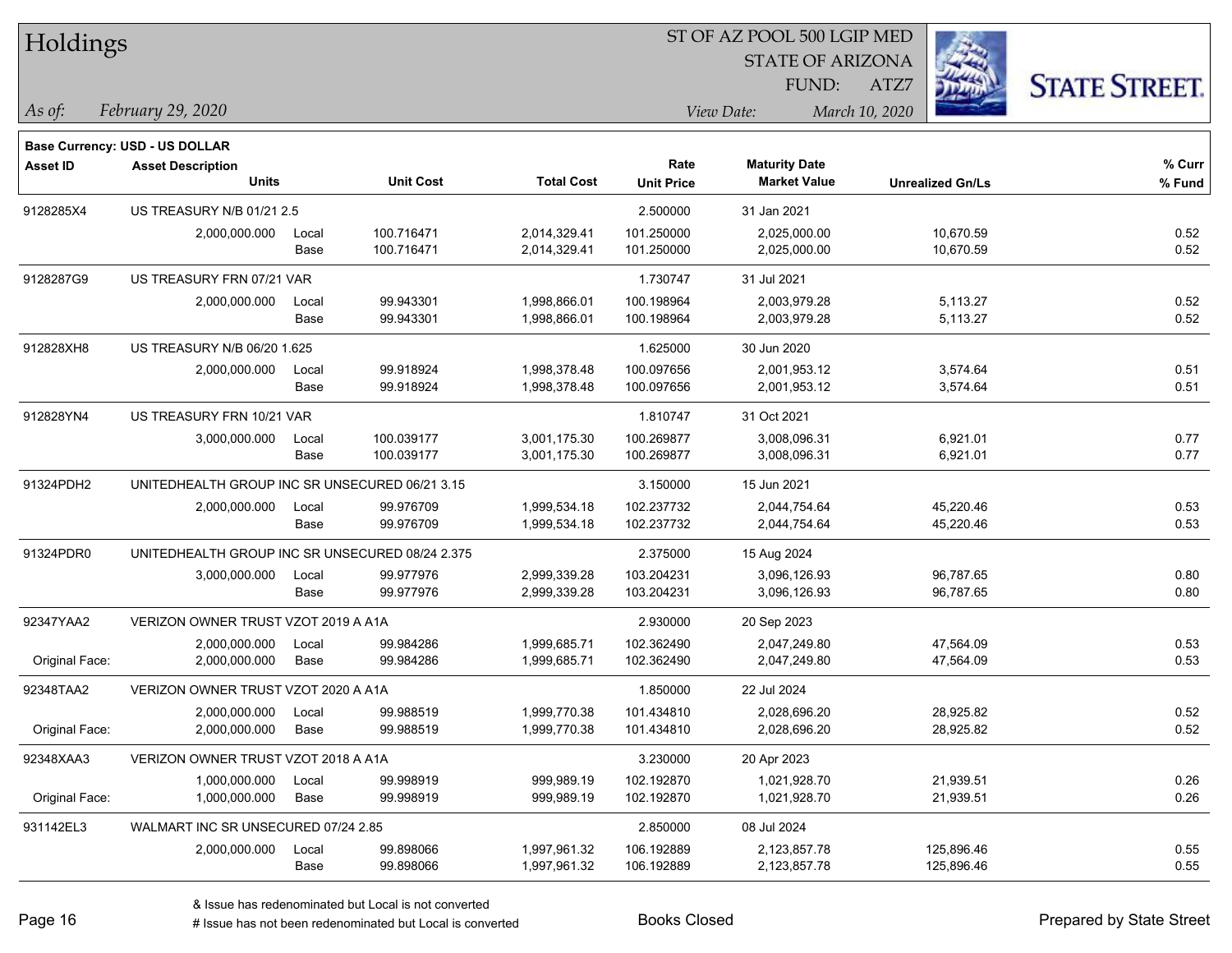| Holdings                  |                                              |               |                        |                              | ST OF AZ POOL 500 LGIP MED |                                             |                         |                        |                      |
|---------------------------|----------------------------------------------|---------------|------------------------|------------------------------|----------------------------|---------------------------------------------|-------------------------|------------------------|----------------------|
|                           |                                              |               |                        |                              |                            | <b>STATE OF ARIZONA</b>                     |                         |                        |                      |
|                           |                                              |               |                        |                              |                            | FUND:                                       | ATZ7                    |                        | <b>STATE STREET.</b> |
| $\vert$ As of:            | February 29, 2020                            |               |                        |                              |                            | View Date:                                  | March 10, 2020          |                        |                      |
|                           | Base Currency: USD - US DOLLAR               |               |                        |                              |                            |                                             |                         |                        |                      |
| <b>Asset ID</b>           | <b>Asset Description</b><br><b>Units</b>     |               | <b>Unit Cost</b>       | <b>Total Cost</b>            | Rate<br><b>Unit Price</b>  | <b>Maturity Date</b><br><b>Market Value</b> | <b>Unrealized Gn/Ls</b> |                        | % Curr<br>% Fund     |
| 949746RS2                 | WELLS FARGO + COMPANY SR UNSECURED 03/21 2.5 |               |                        |                              | 2.500000                   | 04 Mar 2021                                 |                         |                        |                      |
|                           | 3,000,000.000                                | Local<br>Base | 99.995364<br>99.995364 | 2,999,860.93<br>2,999,860.93 | 100.778096<br>100.778096   | 3,023,342.88<br>3,023,342.88                |                         | 23,481.95<br>23,481.95 | 0.78<br>0.78         |
| 949746SA0                 | WELLS FARGO + COMPANY SR UNSECURED 07/21 2.1 |               |                        |                              | 2.100000                   | 26 Jul 2021                                 |                         |                        |                      |
|                           | 1,000,000.000                                | Local         | 99.305495              | 993,054.95                   | 100.902660                 | 1,009,026.60                                |                         | 15,971.65              | 0.26                 |
|                           |                                              | Base          | 99.305495              | 993,054.95                   | 100.902660                 | 1,009,026.60                                |                         | 15,971.65              | 0.26                 |
| 949746SP7                 | WELLS FARGO + COMPANY SR UNSECURED 02/22 VAR |               |                        |                              | 2.660880                   | 11 Feb 2022                                 |                         |                        |                      |
|                           | 3,000,000.000                                | Local         | 100.000000             | 3,000,000.00                 | 100.694698                 | 3,020,840.94                                |                         | 20,840.94              | 0.78                 |
|                           |                                              | Base          | 100.000000             | 3,000,000.00                 | 100.694698                 | 3,020,840.94                                |                         | 20,840.94              | 0.78                 |
| 95001D4Q0                 | WELLS FARGO + COMPANY SR UNSECURED 02/23 VAR |               |                        |                              | 2.300000                   | 28 Feb 2023                                 |                         |                        |                      |
|                           | 3,000,000.000                                | Local         | 100.000000             | 3,000,000.00                 | 100.167301                 | 3,005,019.03                                |                         | 5,019.03               | 0.77                 |
|                           |                                              | Base          | 100.000000             | 3,000,000.00                 | 100.167301                 | 3,005,019.03                                |                         | 5,019.03               | 0.77                 |
| 961214DQ3                 | WESTPAC BANKING CORP SR UNSECURED 06/22 2.5  |               |                        |                              | 2.500000                   | 28 Jun 2022                                 |                         |                        |                      |
|                           | 2,000,000.000                                | Local         | 99.924213              | 1,998,484.26                 | 102.914795                 | 2,058,295.90                                |                         | 59,811.64              | 0.53                 |
|                           |                                              | Base          | 99.924213              | 1,998,484.26                 | 102.914795                 | 2,058,295.90                                |                         | 59,811.64              | 0.53                 |
| <b>US DOLLAR Total</b>    |                                              |               |                        |                              |                            |                                             |                         |                        |                      |
|                           | 309,818,769.810                              | Local         |                        | 310,448,782.28               |                            | 314,476,772.70                              |                         | 4,027,990.42           | 80.88                |
| Original Face:            | 196,711,032.000                              | Base          |                        | 310,448,782.28               |                            | 314,476,772.70                              |                         | 4,027,990.42           | 80.88                |
| <b>FIXED INCOME Total</b> |                                              |               |                        |                              |                            |                                             |                         |                        |                      |
|                           | 309,818,769.810                              | Base          |                        | 310,448,782.28               |                            | 314,476,772.70                              |                         | 4,027,990.42           | 80.88                |
| Original Face:            | 196,711,032.000                              |               |                        |                              |                            |                                             |                         |                        |                      |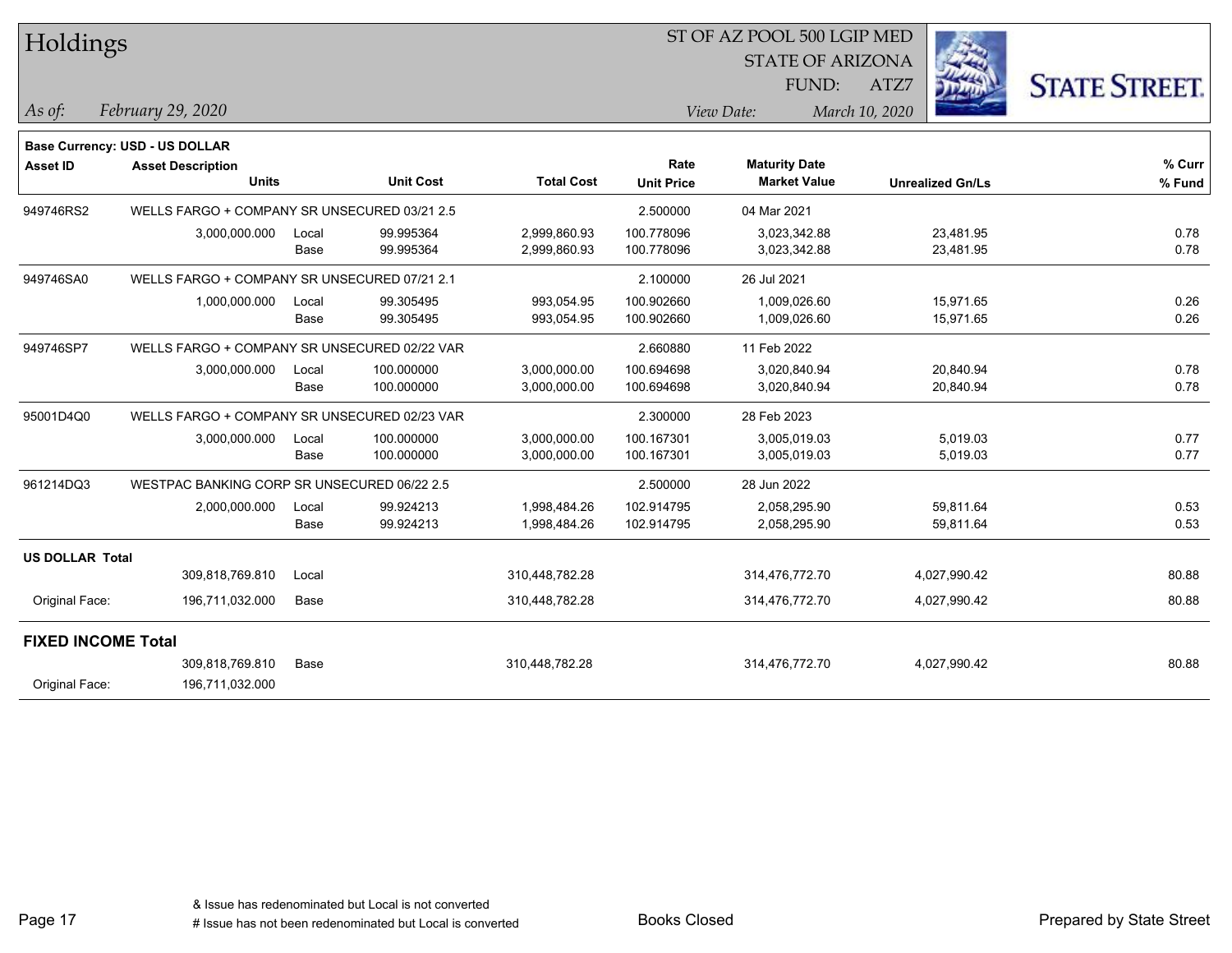| Holdings          |                                          |      |                  |                   |                           | ST OF AZ POOL 500 LGIP MED<br><b>STATE OF ARIZONA</b><br>FUND: | ATZ7           |                         | <b>STATE STREET.</b> |
|-------------------|------------------------------------------|------|------------------|-------------------|---------------------------|----------------------------------------------------------------|----------------|-------------------------|----------------------|
| $ $ As of:        | February 29, 2020                        |      |                  |                   |                           | View Date:                                                     | March 10, 2020 |                         |                      |
|                   | <b>Base Currency: USD - US DOLLAR</b>    |      |                  |                   |                           |                                                                |                |                         |                      |
| Asset ID          | <b>Asset Description</b><br><b>Units</b> |      | <b>Unit Cost</b> | <b>Total Cost</b> | Rate<br><b>Unit Price</b> | <b>Maturity Date</b><br><b>Market Value</b>                    |                | <b>Unrealized Gn/Ls</b> | % Curr<br>% Fund     |
| <b>FUND Total</b> |                                          |      |                  |                   |                           |                                                                |                |                         |                      |
| Original Face:    | 384.289.464.340<br>196,711,032.000       | Base |                  | 384,784,511.65    |                           | 388.840.183.39                                                 |                | 4.055.671.74            | 100.00               |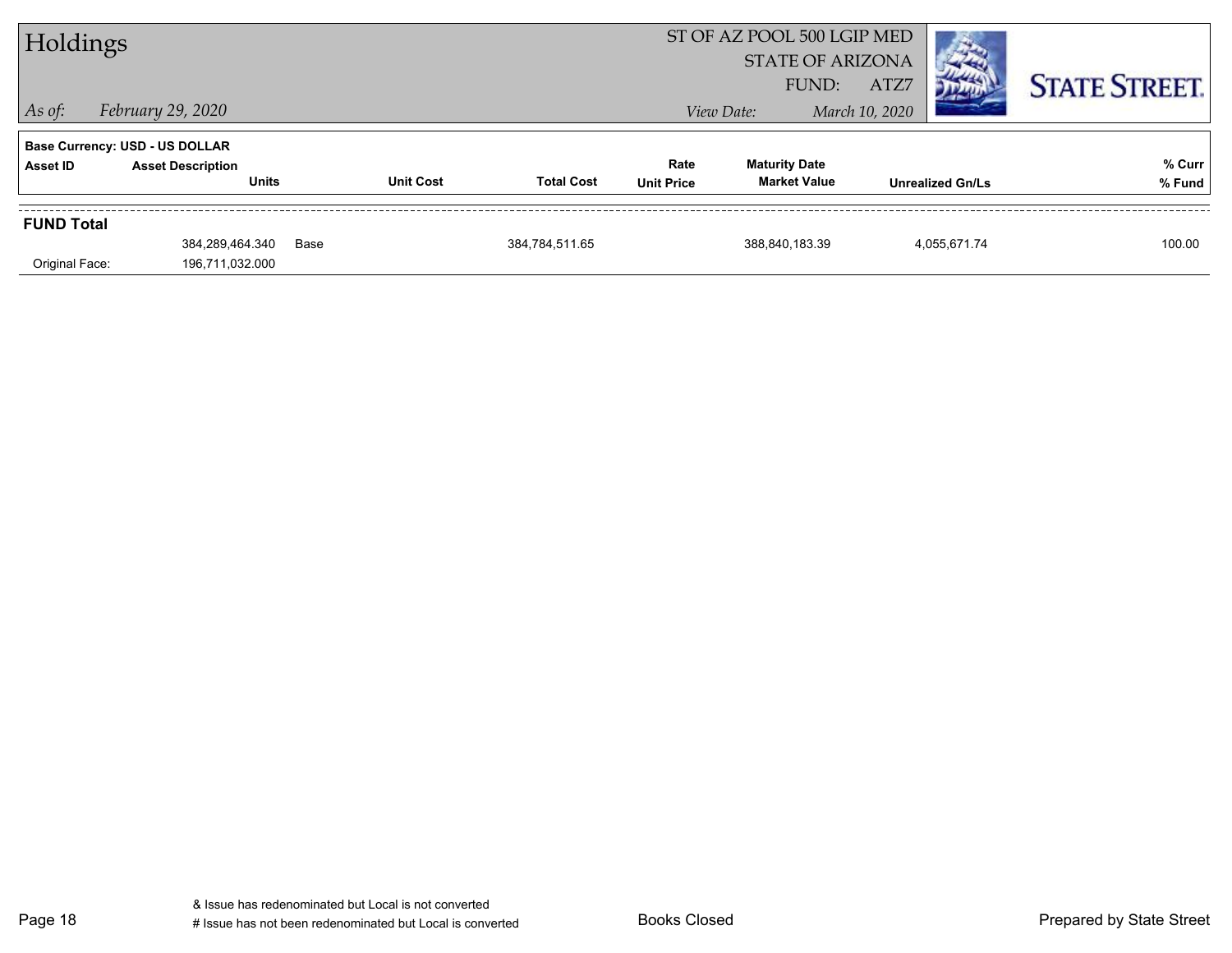# Holdings

### Currency Summary

*As of: February 29, 2020*

## ST OF AZ POOL 500 LGIP MED

 STATE OF ARIZONAFUND:

ATZ7



*View Date:March 10, 2020*

#### **Base Currency:USD - US DOLLAR**

| <b>Unreal Sec Gn/Ls</b> | <b>Unreal Curr Gn/Ls</b><br>Exchange Rate:                                   | <b>Total Unreal Gn/Ls</b><br>1.000000 |
|-------------------------|------------------------------------------------------------------------------|---------------------------------------|
|                         |                                                                              |                                       |
|                         |                                                                              |                                       |
|                         |                                                                              |                                       |
| 0.00                    |                                                                              | 0.00                                  |
| 0.00                    | 0.00                                                                         | 0.00                                  |
|                         |                                                                              |                                       |
| 27,681.32               |                                                                              | 27,681.32                             |
| 27,681.32               | 0.00                                                                         | 27,681.32                             |
|                         |                                                                              |                                       |
|                         |                                                                              | 4,027,990.42                          |
|                         | 0.00                                                                         | 4,027,990.42                          |
|                         |                                                                              |                                       |
|                         |                                                                              | 4,055,671.74                          |
|                         | 0.00                                                                         | 4,055,671.74                          |
|                         |                                                                              |                                       |
|                         | 0.00                                                                         | 4,055,671.74                          |
|                         |                                                                              |                                       |
|                         | 4,027,990.42<br>4,027,990.42<br>4,055,671.74<br>4,055,671.74<br>4,055,671.74 |                                       |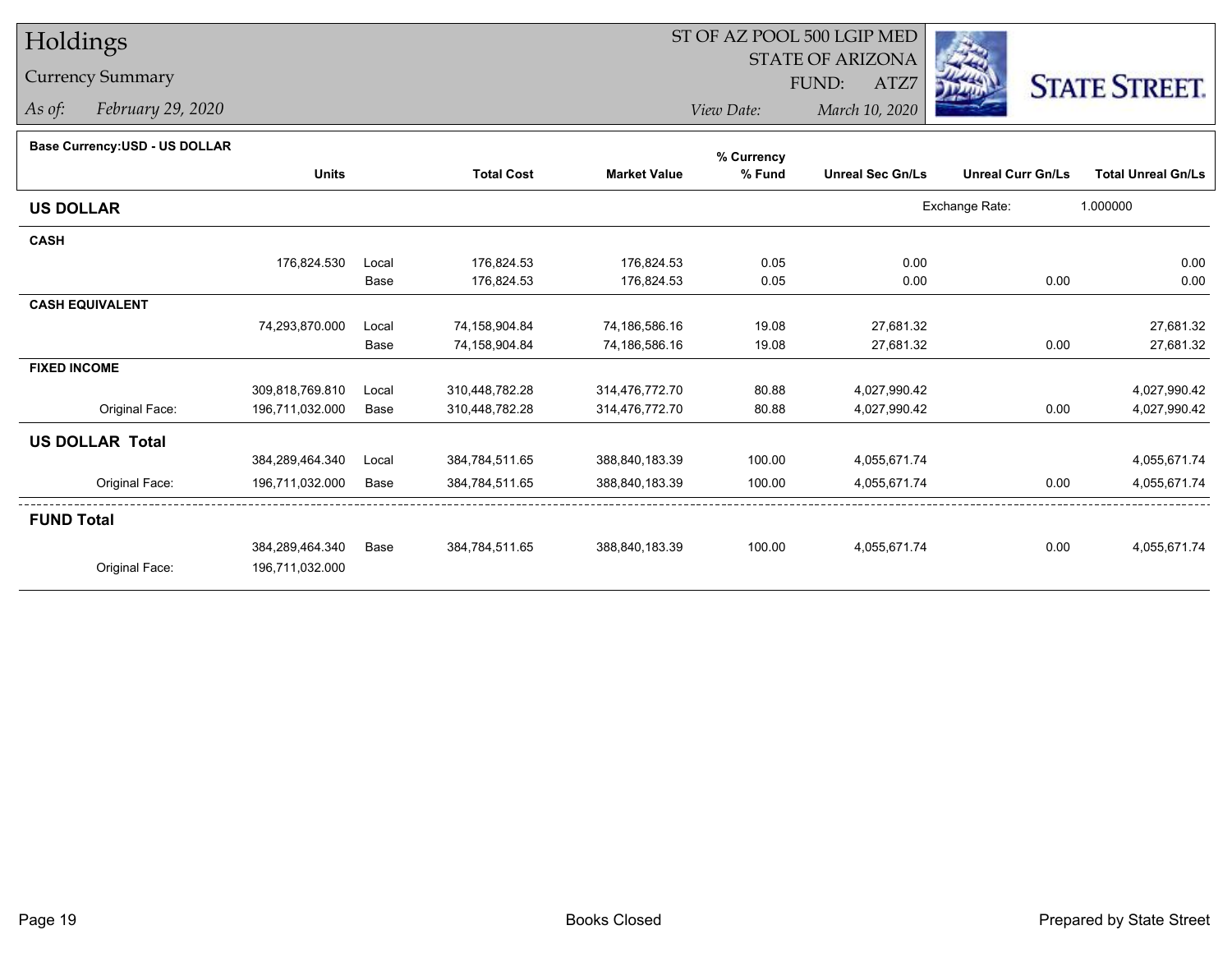| Holdings             |                                       |                   | ST OF AZ POOL 500 LGIP MED |            |                                          |                          |                           |  |
|----------------------|---------------------------------------|-------------------|----------------------------|------------|------------------------------------------|--------------------------|---------------------------|--|
| <b>Asset Summary</b> |                                       |                   |                            |            | <b>STATE OF ARIZONA</b><br>FUND:<br>ATZ7 |                          | <b>STATE STREET.</b>      |  |
| As of:               | February 29, 2020                     |                   |                            | View Date: | March 10, 2020                           |                          |                           |  |
|                      | <b>Base Currency: USD - US DOLLAR</b> |                   |                            |            |                                          |                          |                           |  |
|                      | <b>Units</b>                          | <b>Total Cost</b> | <b>Market Value</b>        | % Fund     | <b>Unreal Sec Gn/Ls</b>                  | <b>Unreal Curr Gn/Ls</b> | <b>Total Unreal Gn/Ls</b> |  |
| <b>CASH</b>          |                                       |                   |                            |            |                                          |                          |                           |  |
| <b>US DOLLAR</b>     |                                       |                   |                            |            |                                          |                          |                           |  |
|                      | 176,824.530                           | 176,824.53        | 176,824.53                 | 0.05       | 0.00                                     | 0.00                     | 0.00                      |  |
| <b>CASH Total</b>    | 176,824.530                           | 176,824.53        | 176,824.53                 | 0.05       | 0.00                                     | 0.00                     | 0.00                      |  |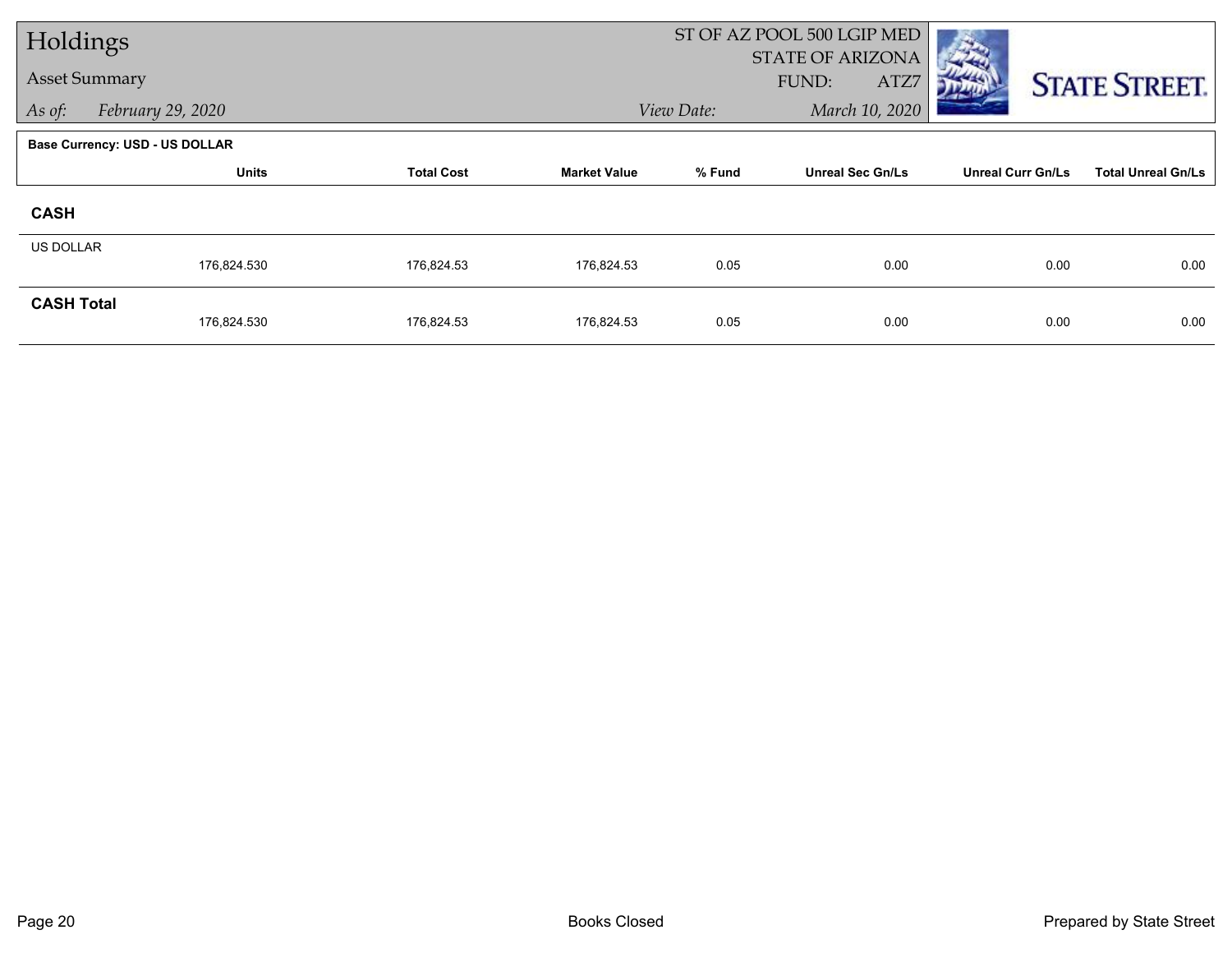| Holdings  |                                |                   | ST OF AZ POOL 500 LGIP MED |                              |                         |                          |                           |
|-----------|--------------------------------|-------------------|----------------------------|------------------------------|-------------------------|--------------------------|---------------------------|
|           |                                |                   |                            |                              | <b>STATE OF ARIZONA</b> |                          |                           |
|           | <b>Asset Summary</b>           |                   |                            |                              | FUND:<br>ATZ7           |                          | <b>STATE STREET.</b>      |
| As of:    | February 29, 2020              |                   |                            | March 10, 2020<br>View Date: |                         |                          |                           |
|           | Base Currency: USD - US DOLLAR |                   |                            |                              |                         |                          |                           |
|           | <b>Units</b>                   | <b>Total Cost</b> | <b>Market Value</b>        | % Fund                       | <b>Unreal Sec Gn/Ls</b> | <b>Unreal Curr Gn/Ls</b> | <b>Total Unreal Gn/Ls</b> |
|           | <b>CASH EQUIVALENT</b>         |                   |                            |                              |                         |                          |                           |
| US DOLLAR |                                |                   |                            |                              |                         |                          |                           |
|           | 74,293,870.000                 | 74,158,904.84     | 74,186,586.16              | 19.08                        | 27,681.32               | 0.00                     | 27,681.32                 |
|           | <b>CASH EQUIVALENT Total</b>   |                   |                            |                              |                         |                          |                           |
|           | 74,293,870.000                 | 74,158,904.84     | 74,186,586.16              | 19.08                        | 27,681.32               | 0.00                     | 27,681.32                 |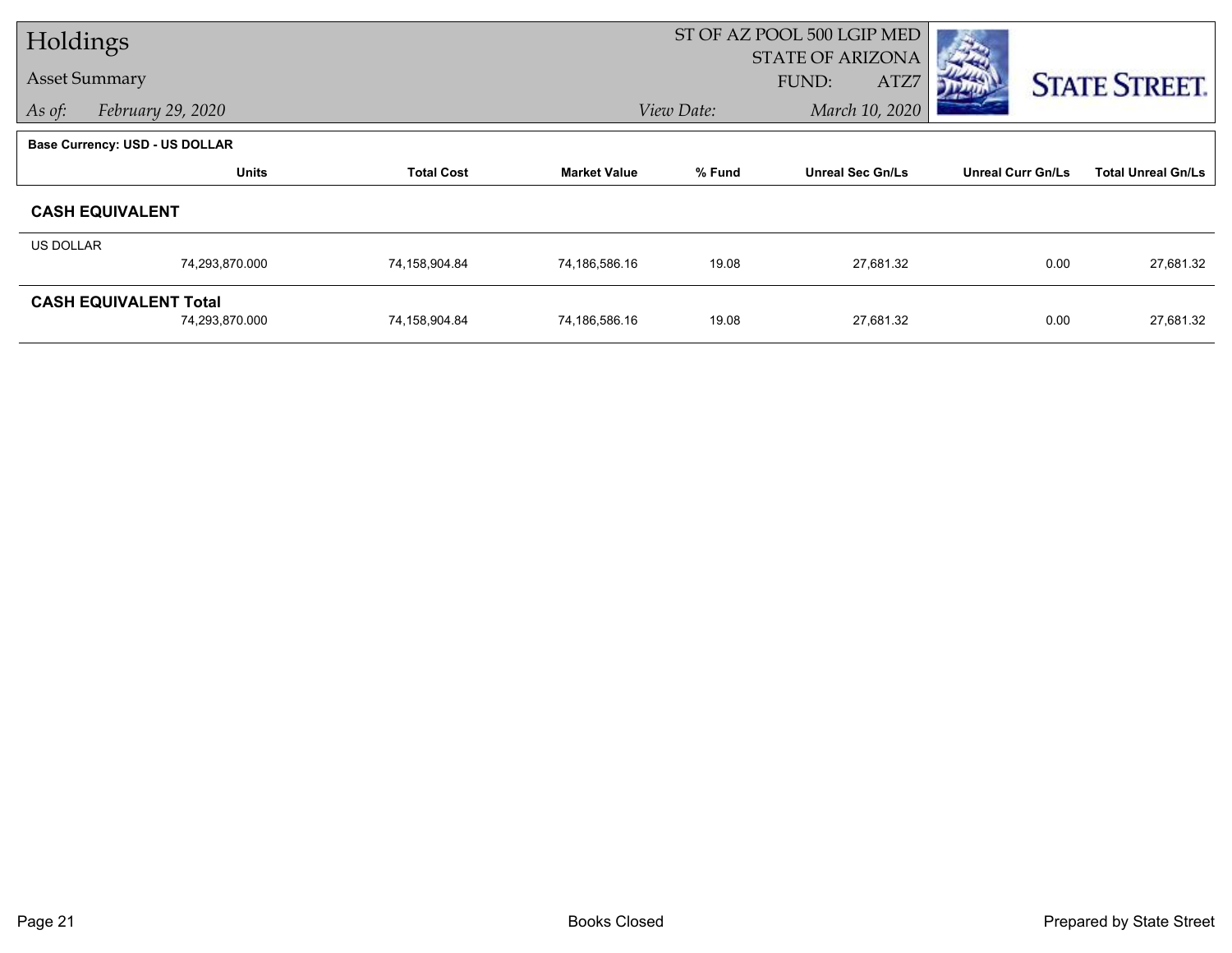| Holdings  |                                       |                   | ST OF AZ POOL 500 LGIP MED |            |                                          |                          |                           |  |
|-----------|---------------------------------------|-------------------|----------------------------|------------|------------------------------------------|--------------------------|---------------------------|--|
|           | <b>Asset Summary</b>                  |                   |                            |            | <b>STATE OF ARIZONA</b><br>FUND:<br>ATZ7 |                          | <b>STATE STREET.</b>      |  |
| As of:    | February 29, 2020                     |                   |                            | View Date: | March 10, 2020                           |                          |                           |  |
|           | <b>Base Currency: USD - US DOLLAR</b> |                   |                            |            |                                          |                          |                           |  |
|           | <b>Units</b>                          | <b>Total Cost</b> | <b>Market Value</b>        | % Fund     | <b>Unreal Sec Gn/Ls</b>                  | <b>Unreal Curr Gn/Ls</b> | <b>Total Unreal Gn/Ls</b> |  |
|           | <b>FIXED INCOME</b>                   |                   |                            |            |                                          |                          |                           |  |
| US DOLLAR |                                       |                   |                            |            |                                          |                          |                           |  |
|           | 309,818,769.810                       | 310,448,782.28    | 314,476,772.70             | 80.88      | 4,027,990.42                             | 0.00                     | 4,027,990.42              |  |
|           | <b>FIXED INCOME Total</b>             |                   |                            |            |                                          |                          |                           |  |
|           | 309,818,769.810                       | 310,448,782.28    | 314,476,772.70             | 80.88      | 4,027,990.42                             | 0.00                     | 4,027,990.42              |  |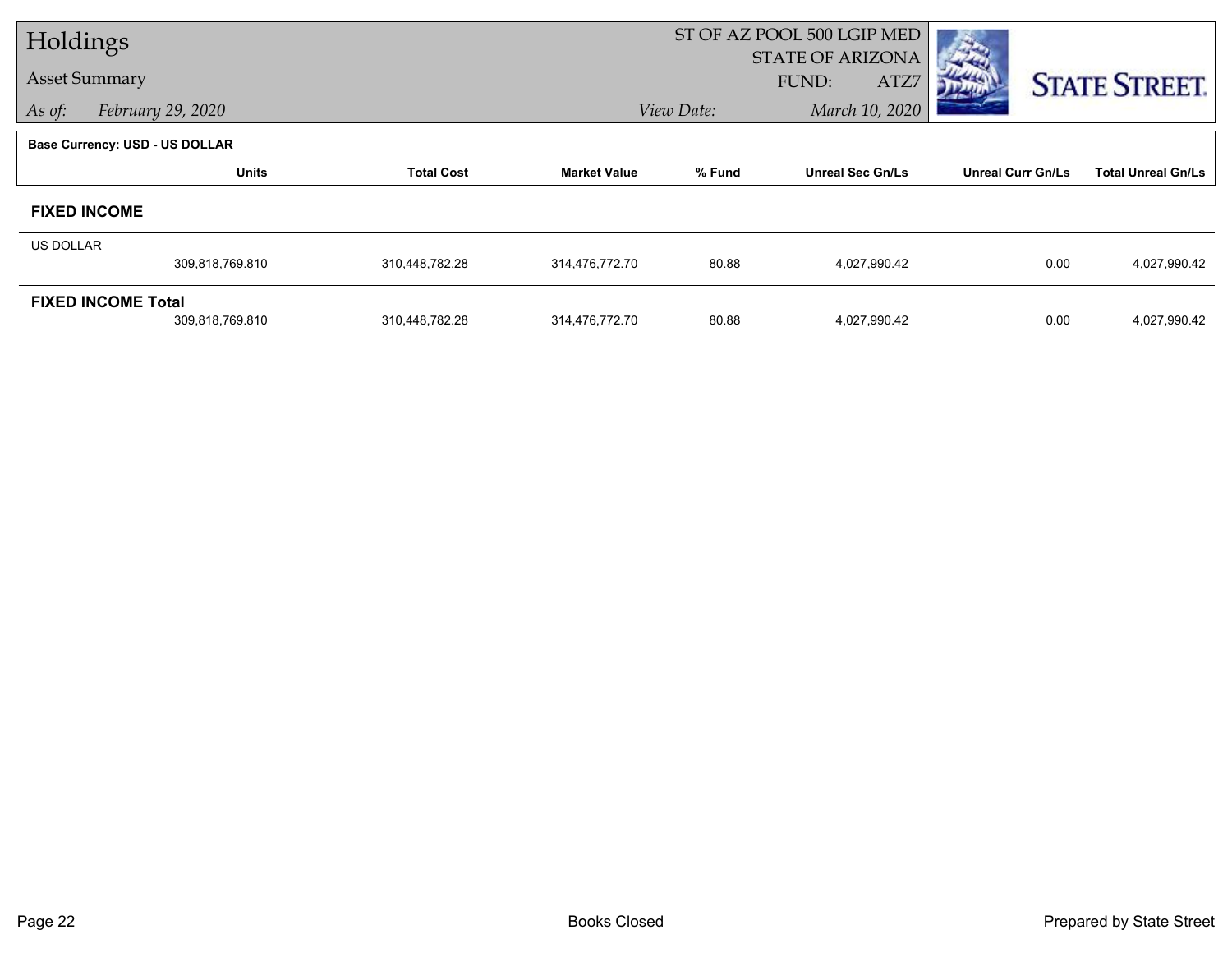| Holdings                          |                                       |                     |                | ST OF AZ POOL 500 LGIP MED               |                          |                           |                      |
|-----------------------------------|---------------------------------------|---------------------|----------------|------------------------------------------|--------------------------|---------------------------|----------------------|
|                                   | <b>Asset Summary</b>                  |                     |                | <b>STATE OF ARIZONA</b><br>ATZ7<br>FUND: |                          |                           | <b>STATE STREET.</b> |
| February 29, 2020<br>As of:       |                                       |                     |                | View Date:                               |                          | March 10, 2020            |                      |
|                                   | <b>Base Currency: USD - US DOLLAR</b> |                     |                |                                          |                          |                           |                      |
| <b>Total Cost</b><br><b>Units</b> |                                       | <b>Market Value</b> | % Fund         | <b>Unreal Sec Gn/Ls</b>                  | <b>Unreal Curr Gn/Ls</b> | <b>Total Unreal Gn/Ls</b> |                      |
| <b>FUND Total</b>                 |                                       |                     |                |                                          |                          |                           |                      |
|                                   | 384,289,464.340                       | 384,784,511.65      | 388,840,183.39 | 100.00                                   | 4.055.671.74             | 0.00                      | 4,055,671.74         |